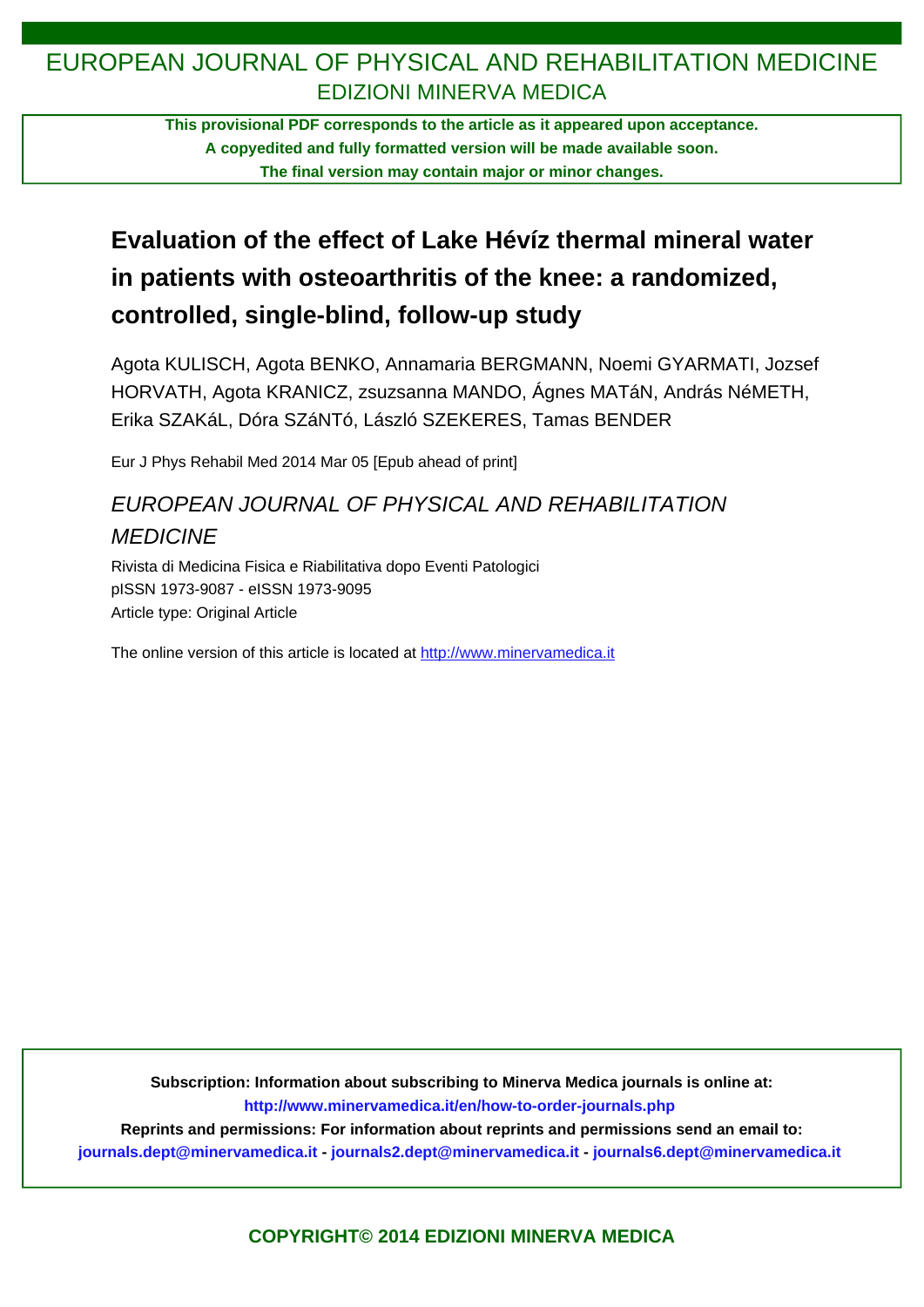**Evaluation of the effect of Lake Hévíz thermal mineral water in patients with osteoarthritis of the knee: a randomized, controlled, singleblind, followup study**

Ágota Kulisch<sup>1</sup>, Ágota Benkő<sup>1</sup>, Annamária Bergmann<sup>1</sup>, Noémi Gyarmati<sup>1</sup>, József Horváth<sup>1</sup>,

Ágota Kránicz<sup>1</sup>, Zsuzsanna Mándó<sup>1</sup>, Ágnes Matán<sup>2</sup>, András Németh<sup>3</sup>,

Erika Szakál<sup>1</sup>, Dóra Szántó<sup>1</sup>, László Szekeres<sup>4</sup>, Tamás Bender<sup>5</sup>

<sup>1</sup>St. Andrew Hospital for Rheumatic Diseases, Hévíz

<sup>2</sup>Hospital Keszthely, Rheumatology Outpatient care facility**,** Keszthely

<sup>3</sup>NK Medicor Ltd, Keszthely

<sup>4</sup>National Institute of Rheumatology and Physiotherapy, Budapest

<sup>5</sup>Polyclinic of the Hospitaller Brothers of St John of God, Budapest

**Corresponding author: Tamás Bender, M.D., Ph.D., D.Sc. Mail address: Budai Irgalmasrendi Kórház H1023 Budapest, Árpád fejedelem útja 7., Hungary Telephone and fax: +36 1 336 0266 Email: [bender@mail.datanet.hu,](mailto:bender@mail.datanet.hu) [bender.tamas@irgalmas.hu](mailto:bender.tamas@irgalmas.hu)**

**Background:** Osteoarthritis is the most frequent joint disease and is a leading cause of pain and locomotor disability in elderly people. The treatment of osteoarthritis includes non-pharmacological, pharmacological, and surgical therapies. Silver level evidence has been found concerning balneotherapy in osteoarthritis.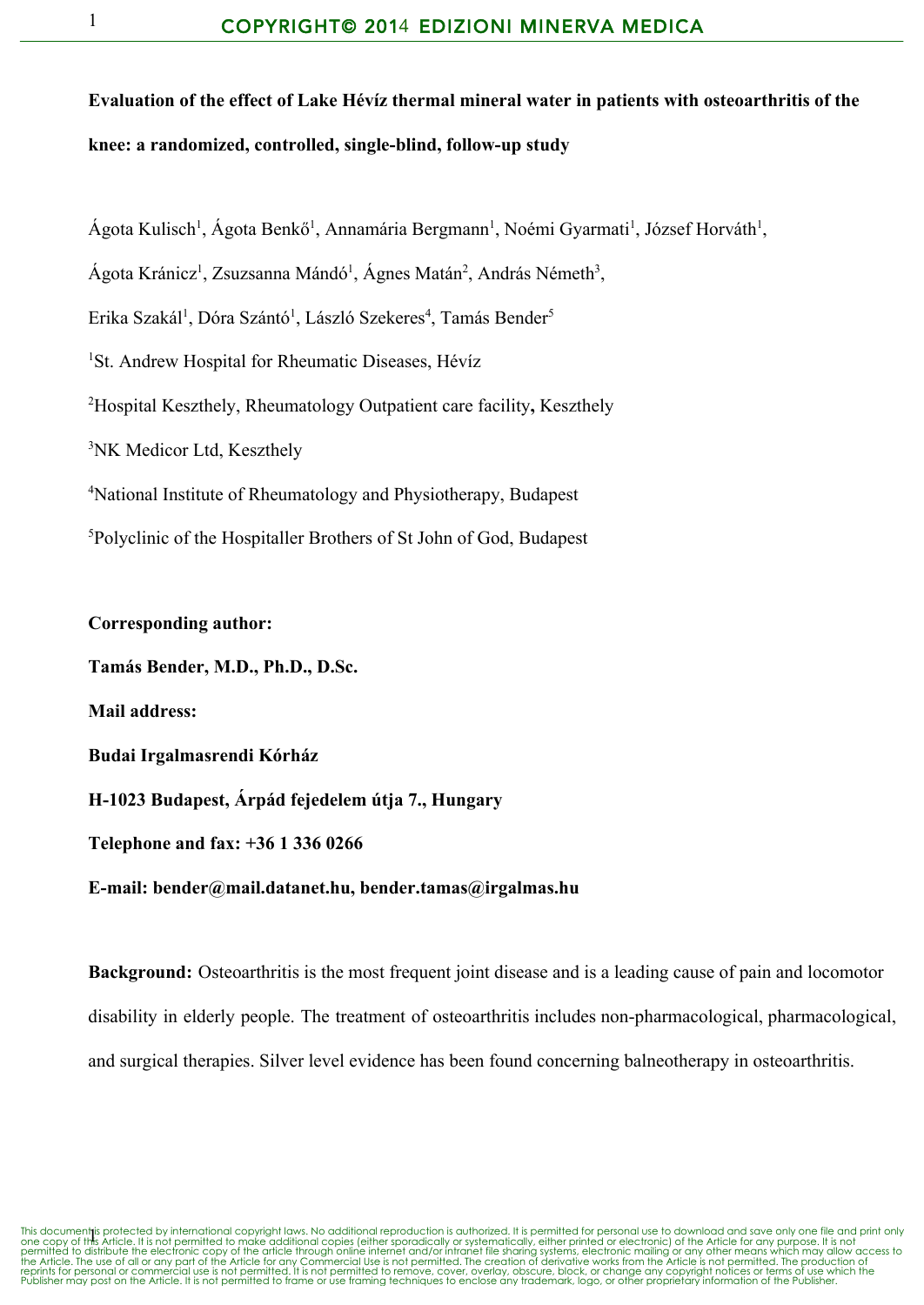**Aim of the study:** The aim of this study was to evaluate how Lake Hévíz thermal mineral water therapy influences pain, knee function, and quality of life in patients with knee osteoarthritis, compared to the control group.

**Study Design:** randomized, controlled, single-blind, follow-up study.

**Setting:** Spa Hévíz and St. Andrew Hospital for Rheumatic Diseases

**Population:** This study included 77 outpatients between 45 and 75 years of age with mild to moderate osteoarthritis of the knee meeting the American College of Rheumatology classification criteria.

**Methods:** Patients were randomized into two groups. In group I (n=38), subjects bathed in Lake Hévíz and in group II (n=39), patients were treated in a pool full of tap water. Water temperature was 34°C for both groups. Participants underwent 30-minute therapy sessions, five times a week for three weeks. Outcome measures were pain visual analogue scale scores, active flexion degree, knee circumference, stair-climb time, Western Ontario and McMaster Universities osteoarthritis index (WOMAC), and EuroQoL Group 5-Dimension Self-Report Questionnaire score (EQ-5D). Study parameters were recorded at baseline, immediately after treatment, and after 15 weeks.

**Results:** Comparison of the two groups revealed a statistically significant difference in pain visual analogue scale scores  $(p<0.01)$ , active flexion degree  $(p<0.01)$ , physical function components of WOMAC  $(p<0.05)$ , and EQ-5D scores  $(p<0.05)$  even after 15 weeks.

**Conclusions:** Balneotherapy improved pain, function as well as the quality of life in patients with knee osteoarthritis.

**Clinical Rehabilitation Impact:** Balneotherapy is a potentially useful treatment modality

for patients with knee osteoarthritis.

**Key words: balneotherapy, knee osteoarthritis, thermal mineral water, singleblind controlled study, Lake Hévíz**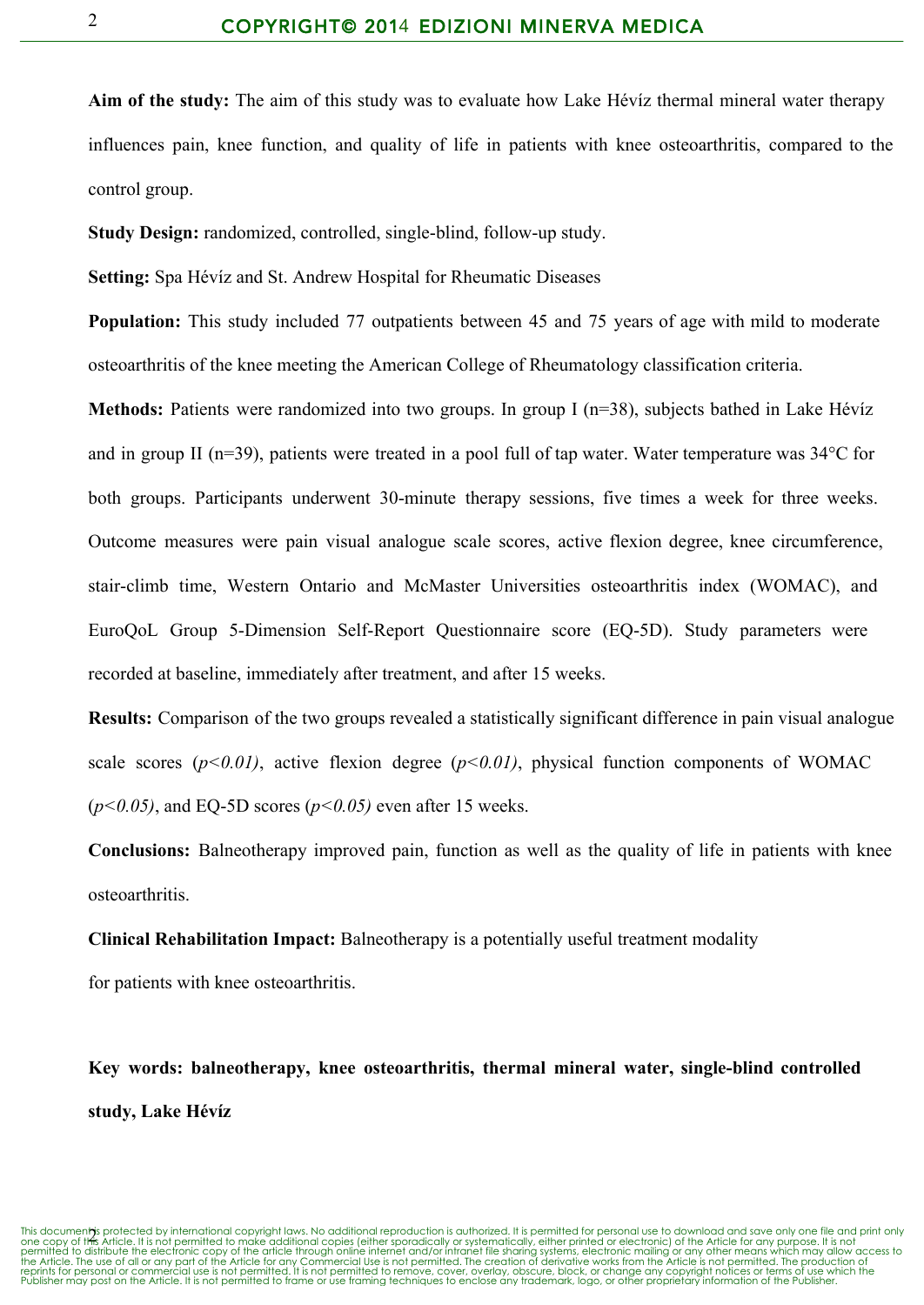### **Introduction**

Balneotherapy uses the beneficial effects of naturally occurring mineral waters, gases, and peloids. Thermal mineral waters are mostly used for bath therapy. We call immersion when the body is dipped into water up to substernal height in a vertical position. The effects of balneotherapy are partially attributable to the aquatic environment and its basic physical characteristics (density, specific gravity, hydrostatic pressure, buoyancy, viscosity, and temperature of the water) as well as the effects of substances dissolved in the water (1). In addition to the inorganic components solved in the water, organic fractions are also present, and analysis of the organic substances has also started (2). The exact mechanism of action of this type of treatment is not known (3).

Balneotherapy is used for medical purposes predominantly in countries rich in thermal mineral water (4). In the past decades, several clinical studies, reviews, and meta-analyses have evaluated the efficacy of balneotherapy mainly in the treatment of musculoskeletal disorders (5,6,7,8,9,10,11).

Osteoarthritis is the most common musculoskeletal disorder, a slowly progressing, degenerative process leading to gradual destruction of the articular cartilage. It predominantly develops in weight-bearing joints. It can affect every aspect of a person's daily life and overall quality of life. The evidence-based therapeutic recommendations for knee osteoarthritis emphasize the importance of reducing joint pain and stiffness, preserving joint mobility, and improving physical disability and quality of life. The guidelines recommend the combination of non-pharmacological and pharmacological treatments in individually tailored therapy (12,13,14).

A Cochrane review published by Verhagen et al. in 2008 was based on the analysis of 7 randomized, controlled trials. Silver level evidence was found concerning balneotherapy in osteoarthritis. Because of the poor methodological quality and the absence of an adequate statistical analysis and data presentation, the scientific evidence is weak. The authors emphasize the need for further additional, confirmatory studies

(15).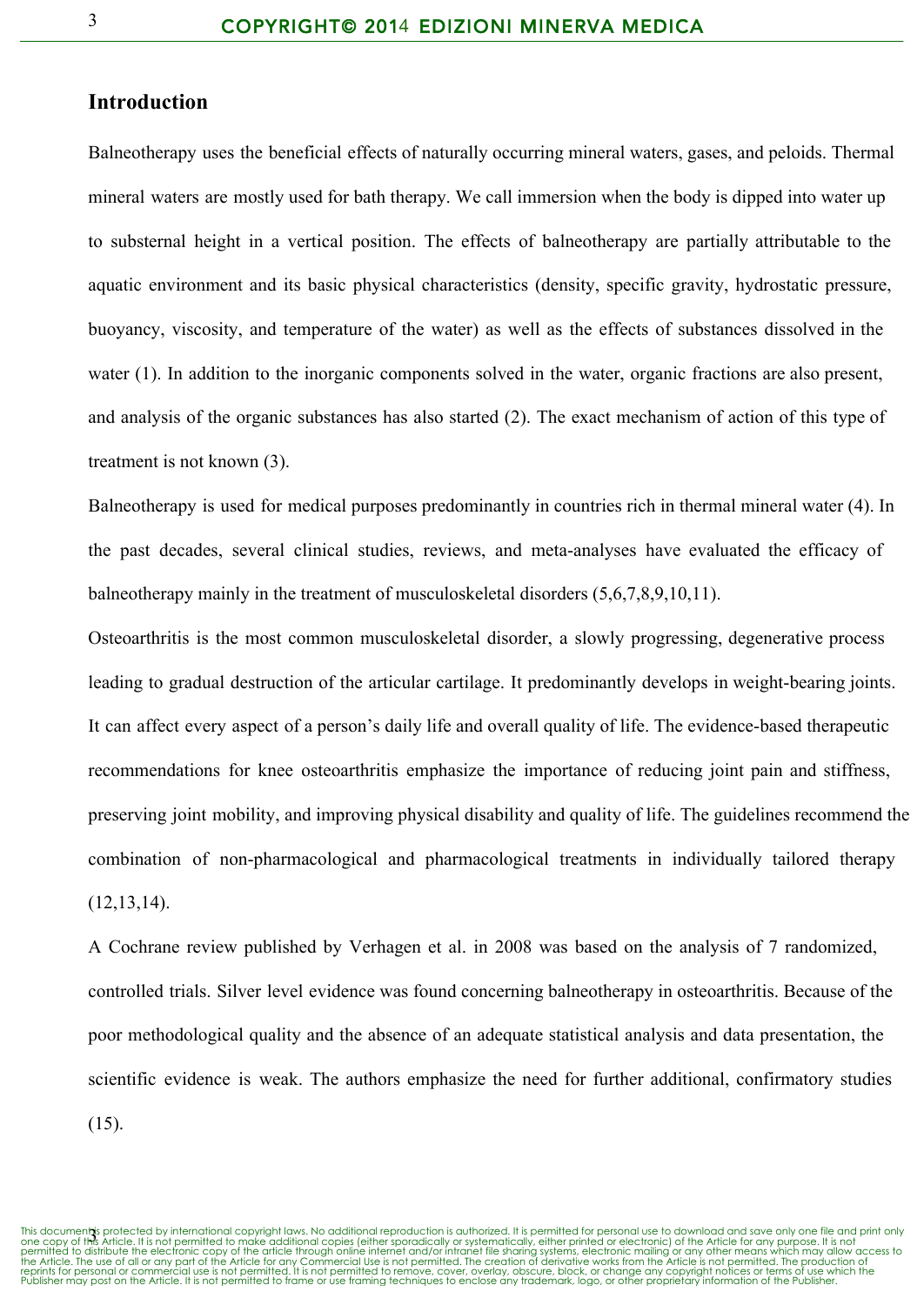Studies involving patients with knee osteoarthritis and systematic reviews confirmed the analgesic and knee function improving effect of balneotherapy as well as its positive influence on quality of life. However, in most of the studies, bath therapy was combined with other therapies (exercise program, massage, showers, mud therapy) (16,17,18,19). Furthermore, only a limited number of previous studies covered the assessment of quality of life.

Therefore, the primary endpoint of the study was the evaluation and documenting of the pain-reducing effect of Lake Hévíz thermal mineral water on knee pain at rest or on exertion in patients with mild to moderate knee osteoarthritis as well as the assessment of the therapeutic effect compared to the control group treated with warmed tap water. The secondary endpoints included the evaluation of the effect of Lake Hévíz thermal mineral water on knee function and quality of life.

## **Materials and methods**

This was a randomized, single-blind, controlled, parallel-group, follow-up study. The study was conducted in accordance with the Declaration of Helsinki, International Conference on Harmonization / Good Clinical Practice standards and was approved by the Regional Research Ethics Committee (Approval No. 18/2011).

#### **Participants**

This study included male and female patients between 45 and 75 years of age with mild to moderate, bilateral primary osteoarthritis of the knee (meeting the American College of Rheumatology knee osteoarthritis classification criteria (20)) diagnosed and documented with imaging techniques (comparative knee radiograph not older than 2 years). Patients had been suffering from knee pain characteristic for osteoarthritis for at least 3 months.

After verbal agreement, the physician of the Rheumatology Outpatient Clinic of Keszthely City Hospital and the rheumatologists of our Institute invited the patients to join the study, bearing in mind the inclusion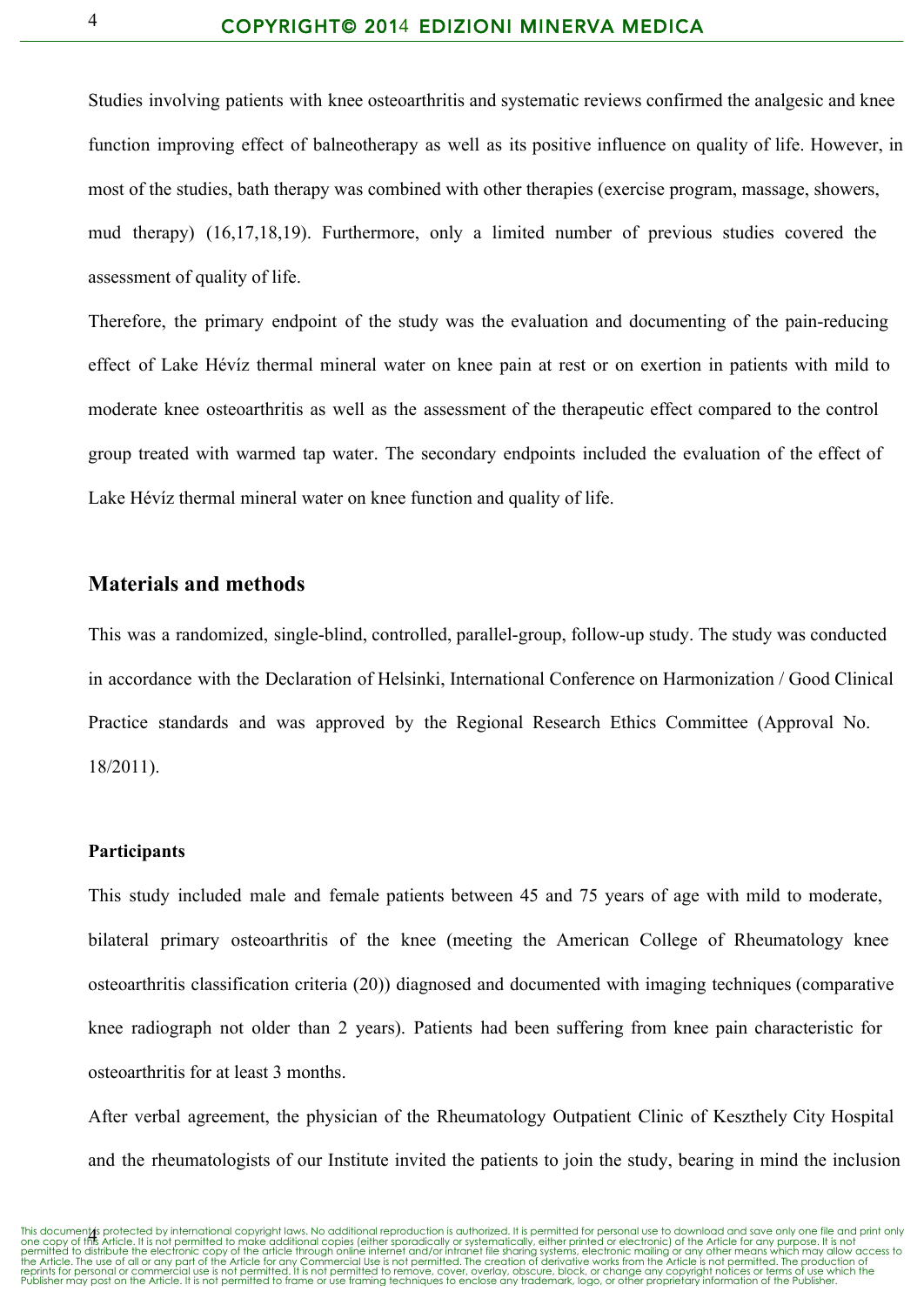and exclusion criteria. The enrolled patients received the treatment in an outpatient setting and they were able to continue their daily activities and work. The specialists of our Institute and the members of the Lake Hévíz Emergency Medicine Team were constantly available during the treatment for the management of side effects and problems emerging during treatment. Before enrollment, study participants were informed verbally and in writing about the purpose of the study and the study procedures. Prior to enrollment, patients read the Patient Information Sheet and signed the Informed Consent Form.

Exclusion criteria were conditions and diseases excluding warm water bath treatment (patients suffering from any severe internal, rheumatic, urogenital, or skin disorders or mental illnesses, which contraindicates bath treatment). Intra-articular corticosteroid injection within 1 month prior to the start of treatment, intra-articular hyaluronic acid therapy within 6 months prior to the initiation of treatment. Physiotherapy within 3 months prior to the start of treatment. Any change in nonsteroidal anti-inflammatory therapy or chondroprotective therapy within 1 month prior to treatment. Patients suffering from inflammatory rheumatic diseases (rheumatoid arthritis, ankylosing spondylitis, psoriatic arthritis, crystal arthropathies, etc.), patients with palpable fluid in the knee. Knee surgery within 6 months prior to the study; presence of metal implant in the knee joint. Patients with any previous fractures in the knee area, and/or knee injury within 6 months prior to the study. Patients with hip or spinal surgery within a year preceding the study. Patients with radiculopathy.

#### **Study procedures**

The study took place at Spa Hévíz and St. Andrew Hospital for Rheumatic Diseases (H-8380 Hévíz, Dr. Schulhof Vilmos sétány 1, Hungary), from May 2012 to August 2012.

Lake Hévíz is a biologically active, natural thermal lake is located in West Hungary. The spring of the 4.4 hectare lake, comes from a 38 m deep cave. Water-output of the lake is 410 L/sec and with this the total water volume of the lake is replaced in about every three and a half days. Its temperature never decreases under 24 degrees centigrade in winter, in summer it can reach even 37 degrees centigrade. The bed of the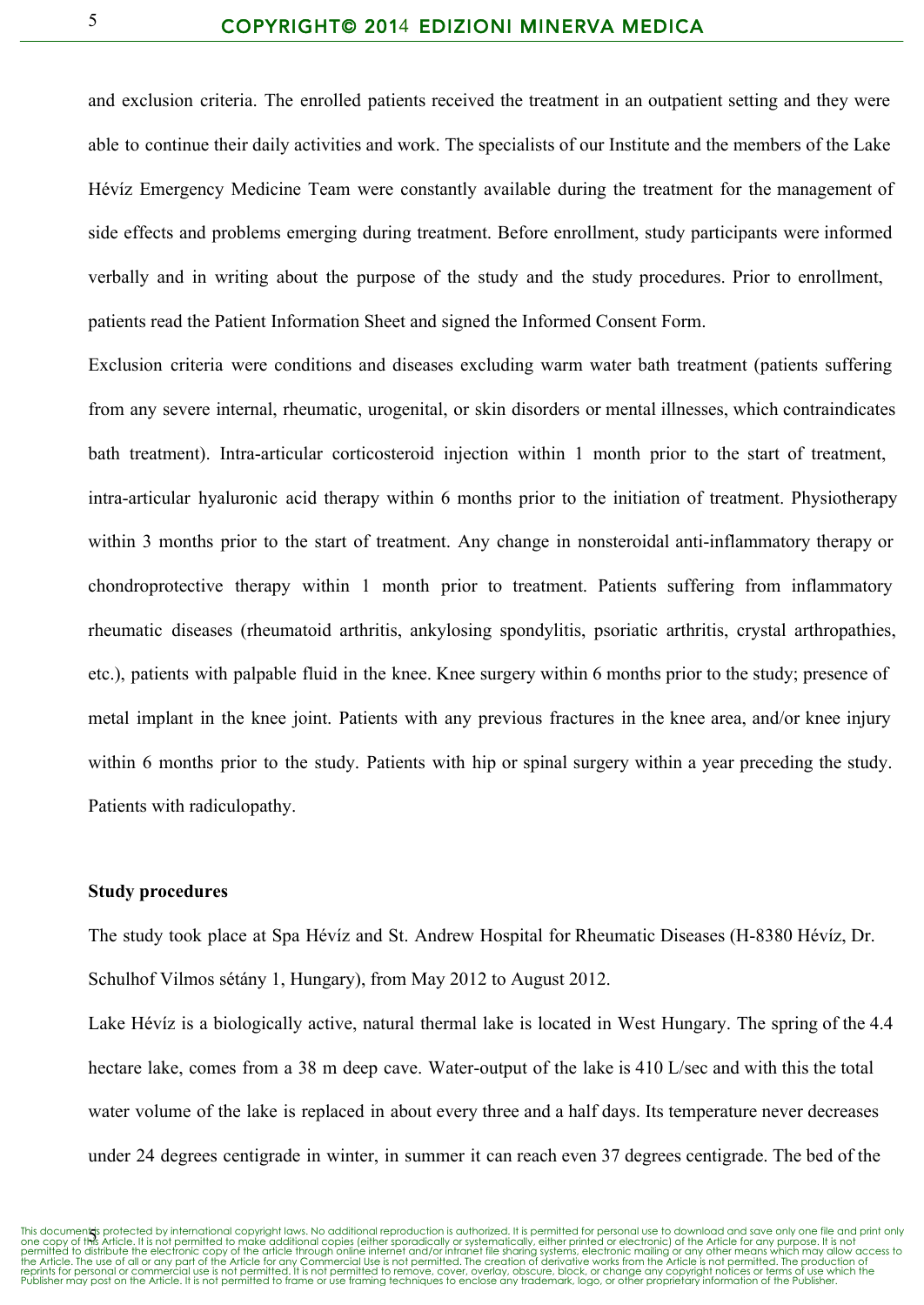lake is covered with a 6 to 8 m thick mud layer. Resulting from the eventful earth history and geological characteristics, the lake forms a hydrogeological unit together with the surrounding moorland and marshland, which has a unique, special fauna characteristic for a hot spring (21).

Patients were randomized into one of the two treatment groups. One group was treated in a covered area of Lake Hévíz and the control group was treated in a (1.2 to 1.4 m deep) pool bath filled with tap water of the same temperature as that of the thermal water. During the study, the temperature of the lake bath (34°C) was the same as that of the pool bath. Patients received Lake Hévíz or pool bath treatment for 30 minutes 5 days a week, a total of 15 times. Patients were asked not to swim during bathing.

In order to follow up the patients, they were constantly under supervision during the treatment. Patients were considered as having completed the study if they participated in more than 80% of the treatment sessions. Patients did not receive any other physiotherapy in addition to the bath therapy. Further balneo/physiotherapy treatment, intraarticular corticosteroid or hyaluronic acid therapy, arthroscopic surgery, any change in nonsteroidal anti-inflammatory therapy or chondroprotective therapy was not allowed during the study and follow-up. Participants were evaluated just before treatment (Week 0), after the end of treatment (Week 3), and during the follow-up visit (Week 15). Patients were examined by seven rheumatologists. Before the study, the study personnel standardized and practiced joint assessment two times on patients not participating in the study. Patients randomized into the control group were given the opportunity to bath in the lake for free 15 times after the followup visit.

#### **Randomization and blinding**

Patients were randomly assigned into two groups following simple randomization with a computer-generated sequence. The randomizer was not involved in the conduction of the study. The randomizer received the information about the patients in e-mail. The person performing the statistical analysis did not participate in the randomization process. After randomization an independent person assigned the participants to the appropriate groups.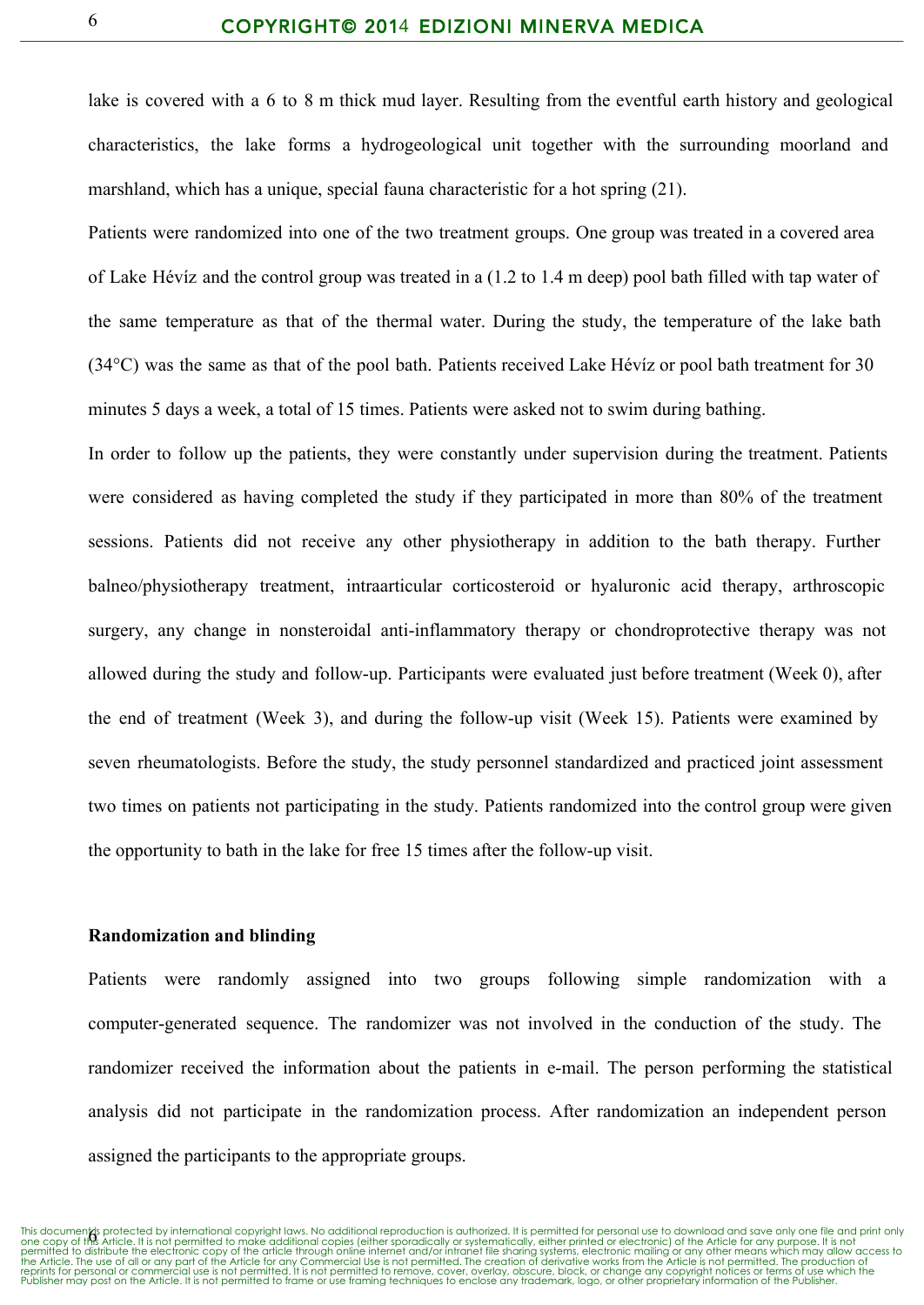Baseline and post-therapy assessments were performed by rheumatologists. The same patient was examined by the same physician every time. The examiners were blinded regarding the received therapy. Patients were told not to inform the study doctor about whether they received balneotherapy in Lake Hévíz or in the pool.

#### **Evaluations**

- **Visual analogue scale (VAS)** Characteristics of knee pain and condition were assessed on a 0-100 mm scale as follows:
	- **VAS I** knee pain at rest, as rated by the patient
	- **VAS II** knee pain on exertion, as rated by the patient
	- **VAS III** condition of the knee, as rated by the patient
	- **VAS IV** condition of the knee, as rated by the investigator

#### ● **WOMAC (Western Ontario and McMaster Universities Arthritis) index**

a self-report questionnaire was used to characterize knee joint pain, joint stiffness, and physical function. The VAS version of the index was used, with the patient assessing each question on a 0-100 mm VAS (22)

- **Angle of knee flexion on the left and right side measured by a goniometer (angle)**
- **Knee circumference (cm)**
- **Stair-climb time** in seconds to walk up 22 stairs in the pool bath building of the Hospital.
- **EQ-5D** a self-report questionnaire for the measurement of general health-related quality of life (23)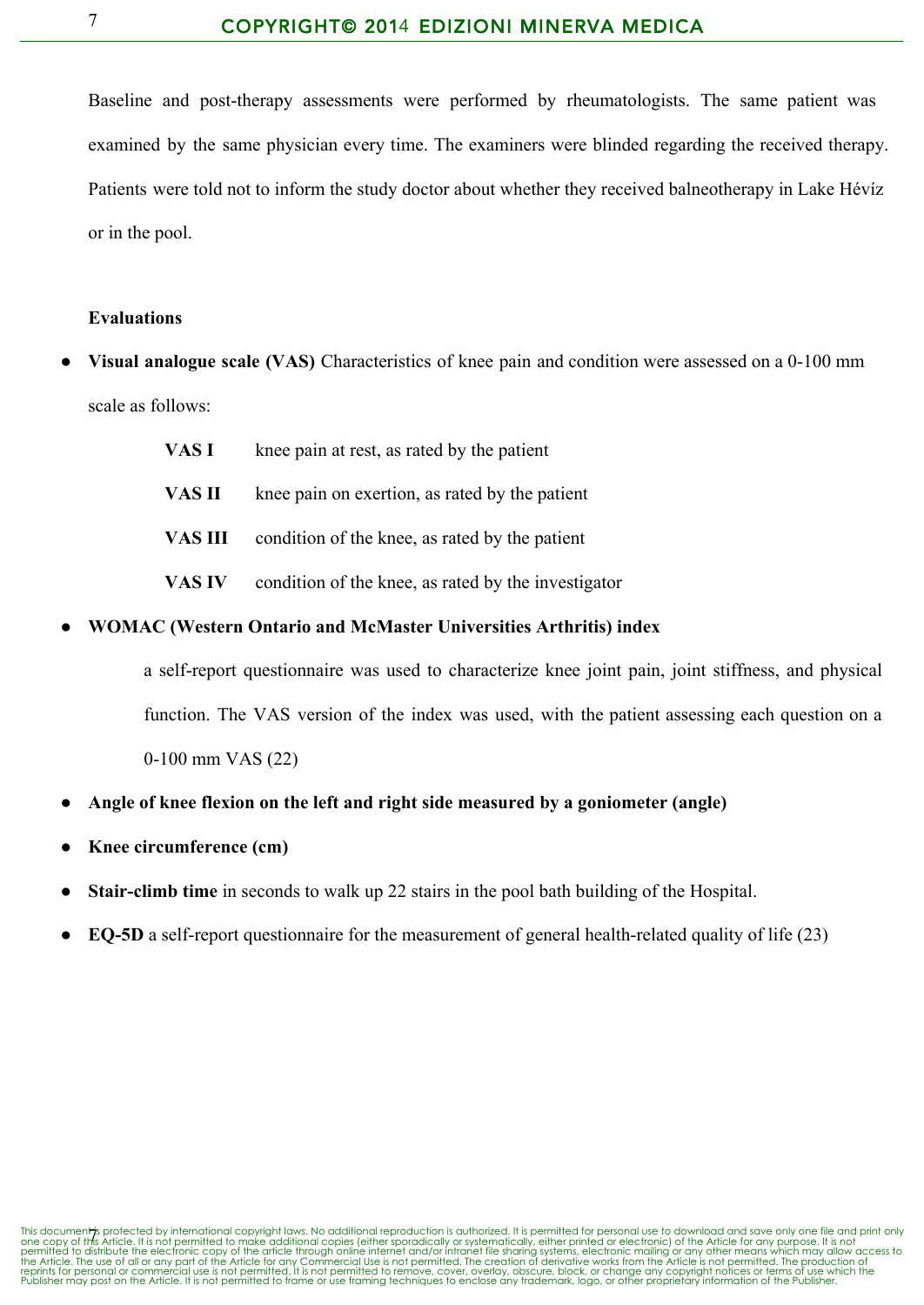#### **Thermal water composition**

The thermal mineral water of Lake Hévíz is rich in dissolved and gas components, thereby it combines the favorable characteristics of carbonate, sulfur, calcium, magnesium, hydrogen carbonate and very light radon-containing waters.

The characteristics and composition of Lake Hévíz water are shown in Table I.

#### **Statistical analysis**

Sample size calculation was based on power analysis ( $\alpha$ =0.05,  $\beta$ =0.80, effect size=0.65). Results were processed and evaluated in Microsoft Excel. For the statistical comparison of the samples, self-controlled and group-controlled methods: one-sample (paired) and two-sample t-tests were used. The analysis of the results was conducted by intention to treat. In order to avoid overestimation of the therapeutic effect, data from dropped-out patients were replaced by data of the last measurement. The level of significance was set at  $p < 0.05$ .

### **Results**

Of the 77 patients included in the study, 75 completed more than 80% of the therapy sessions. Demographic and baseline clinical characteristics of patients are shown in Table II. Treatment groups were similar with regard to demographic data and baseline clinical characteristics. Two patients discontinued the treatment (1 patient in the thermal group and 1 patient in the control group). Two patients in the control group did not attend the Visit 3. Disposition of patients is presented in Figure 1.

Examination of the knee revealed an improvement in the pain parameters measured by VAS scale in both study groups. After the 3-week treatment, patients receiving thermal water therapy showed a significant therapeutic response compared to the control group, with a decrease in VAS I, VAS II, VAS III, and VAS IV scores  $(p<0.01)$ . During the follow-up period, long-term significant improvement was seen in all of the VAS scales  $(p<0.01)$ . All three dimensions of the WOMAC index (pain, joint stiffness, function)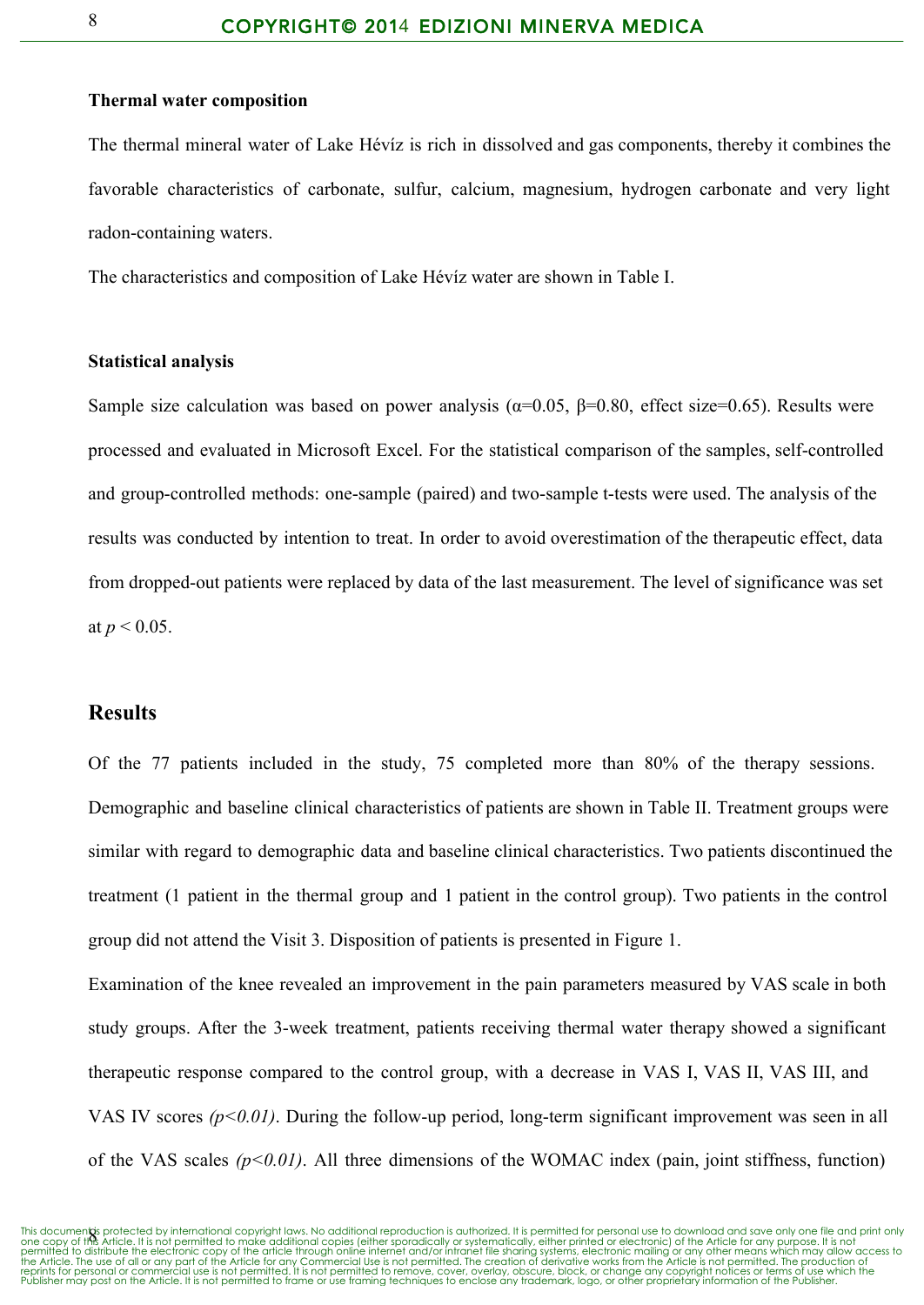showed major improvement after the treatment and during the follow-up period, than in the control group. Comparing the changes in the study groups after the treatment, all parameters of the WOMAC index showed significantly better improvement in the thermal water-treated group (pain  $p < 0.05$ , stiffness  $p<0.01$ , function  $p<0.01$ ), during the follow-up only in function score  $(p<0.05)$ . Knee function and movement were characterized by changes in flexion angles. Knee flexion improved in both knee in both groups. Improvement of joint function was significantly better in the thermal water-treated group than in the control group after the treatment (right side *p<0.01*, left side *p<0.05)*. Similar results were obtained during the follow-up period (both sides  $p<0.01$ ). As a response to treatment, stair-climb time decreased in both groups; patients completed the unit distance in a shorter period of time. Stair-climb time was slightly more decreased in the thermal water-treated group than in the control group when compared to baseline. The difference between the two groups was not significant. The utility index of the EQ-5D questionnaire showed permanent and significant improvement of general health-related quality of life in the thermal water-treated group compared to the control group after the treatment, and during the follow-up period  $(p<0.05)$ . The responders' self-rated health measured on the EQ-5D VAS scale slightly improved, but the changes were not statistically significant between the two groups. The measured values, the changes compared to baseline, and statistical data are presented in Table III.

## **Discussion**

In this randomized, controlled, single-blind, follow-up study we evaluated the effectiveness of thermal mineral water on pain, function and quality of life in patients with knee osteoarthritis. The primary endpoint parameters indicating pain at rest and on exertion measured on a visual analogue scale and the secondary endpoint parameters such as the physical function parameter of the WOMAC index, angle of knee flexion, and index values of the EQ-5D global health-associated quality of life questionnaire showed greater improvement and were statistically significant and more durative in the thermal water-treated group compared to the control group. The difference in the above mentioned parameters were significant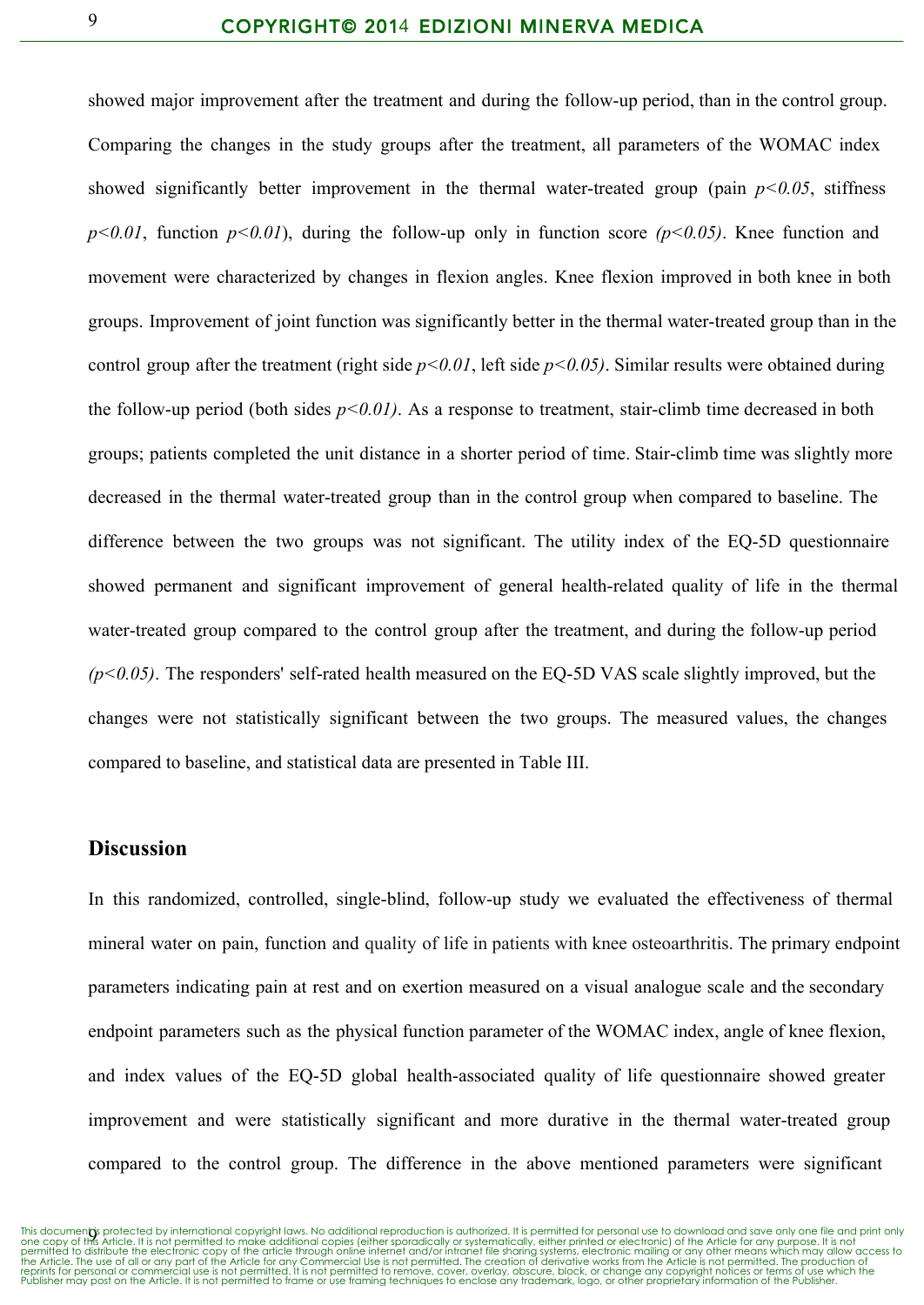between the two groups at the end of treatment and during the followup period. No adverse reactions were observed during treatment sessions or during the whole study period.

The results of our study demonstrated explicity the effects of thermal mineral water, in the short and long term, compared to the control group who were treated with the tap water. The decrease in pain was not only statistically but also clinically significant. In our own study the VAS scales for the reduction in pain showed a more informative response. The vast majority of studies compared the thermal mineral water treatment for outpatient care with a group not receiving such treatment (18,24,25).

Many Hungarian, Turkish, Israeli author study compares the treatment of thermal mineral water with tap water treatment. Studies were carried out on treatment with waters of different mineral content. Similar to our results in previous studies comparing the efficacy of balneotherapy applied as a 15 to 18 day course to tap water control in patients with knee osteoarthritis (26,27), a significant decrease in pain was observed. Some patients in the group treated with tap water also showed improvements which confirms the well-known analgesic effect of hot water, but the effect of short-term thermal mineral water proved to be significantly better (28). This has ratified a systematic review and meta-analysis published by Bender and associates in 2013 which analyzed the pain-reducing effect of balneotherapy. Based on their results, regardless of the composition of the mineral water, balneotherapy significantly decreased joint pain in patients with chronic low back pain and knee and hand osteoarthritis (29).

After the treatment, the WOMAC index parameters of pain, stiffness, physical function and even long-term physical function showed significant clinical improvements.

Reduction in pain and improvement in WOMAC scores were most prominent after the treatment course; and at Week 15 this effect already showed a decreasing trend.

These results differ from the results of Fioravanti and associates published in 2012, who compared the effects of balneotherapy with routine regular outpatient care and found further reduction in pain, parameters of WOMAC and Lequesne indexes at the 3-month follow-up visit (24).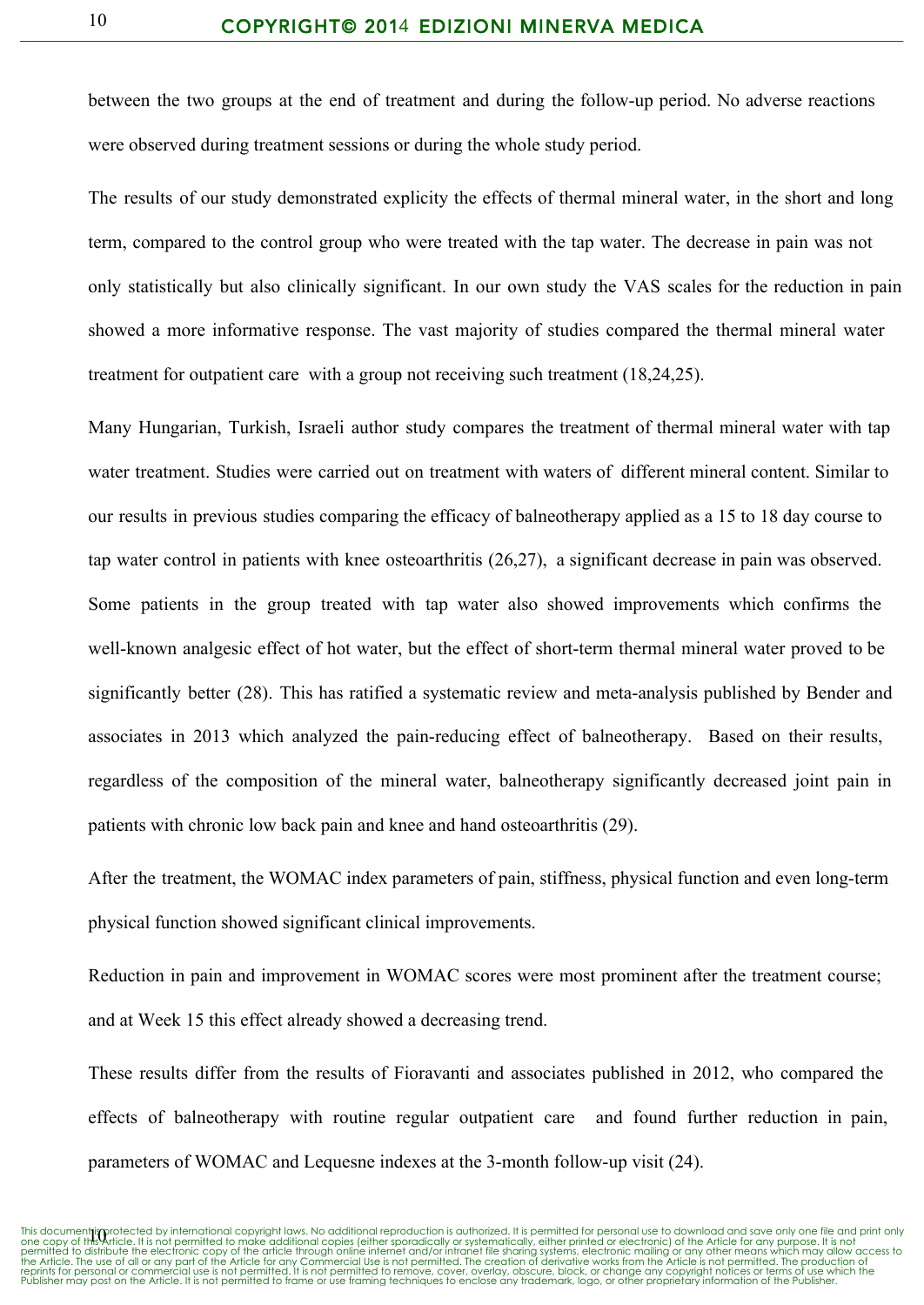In contrast, if the thermal mineral water treatment was applied intermittently twice a week for 6 weeks, no significant difference was observed between the treatment group and the tap water-treated control group in pain decrease, improvement in the Lequesne and WOMAC indexes, and improvement in the parameters of the SF-36 questionnaire (30).

Few previous studies have focused on the assessment of changes in the physical state. Our results of knee flexion, showed significant improvement after treatment compared to the control group and during follow-up as well. The stair climb speed improved in both groups, although the change in the thermal mineral water treated group was greater, but no significant difference was observed when comparing the groups.

In contrast to our results in a study by Kovacs and Bender it was showed that the stair-climb time improved significantly following 3 week balneotherapy (27).

Only a limited number of studies evaluated the effect of balneotherapy on quality of life.

In our study, EQ-5D a self-report questionnaire was evaluated, after the treatment and during the 3-month followup period, significant improvement was noted

In other studies, using the SF-36 questionnaire (30) and the Arthritis Impact Measurement Scales (24), a significant improvement in quality of life was seen at the end of the treatment course and during the 3-month follow-up period  $(24,31)$ .

In studies where balneotherapy was combined with exercise and other treatments (18,19), even in case of severe knee osteoarthritis (25), pain decrease as well as improvement in muscle strength, walking distance, physical function, and quality of life was found to be more significant and longer term. These results were supported by a multicentre study involving a large number of patients (32).

With regard to the common side effects of continuous pharmacological, NSAID therapy, a balneotherapy course can be a useful therapeutic tool or adjunctive therapy in the treatment of knee osteoarthritis.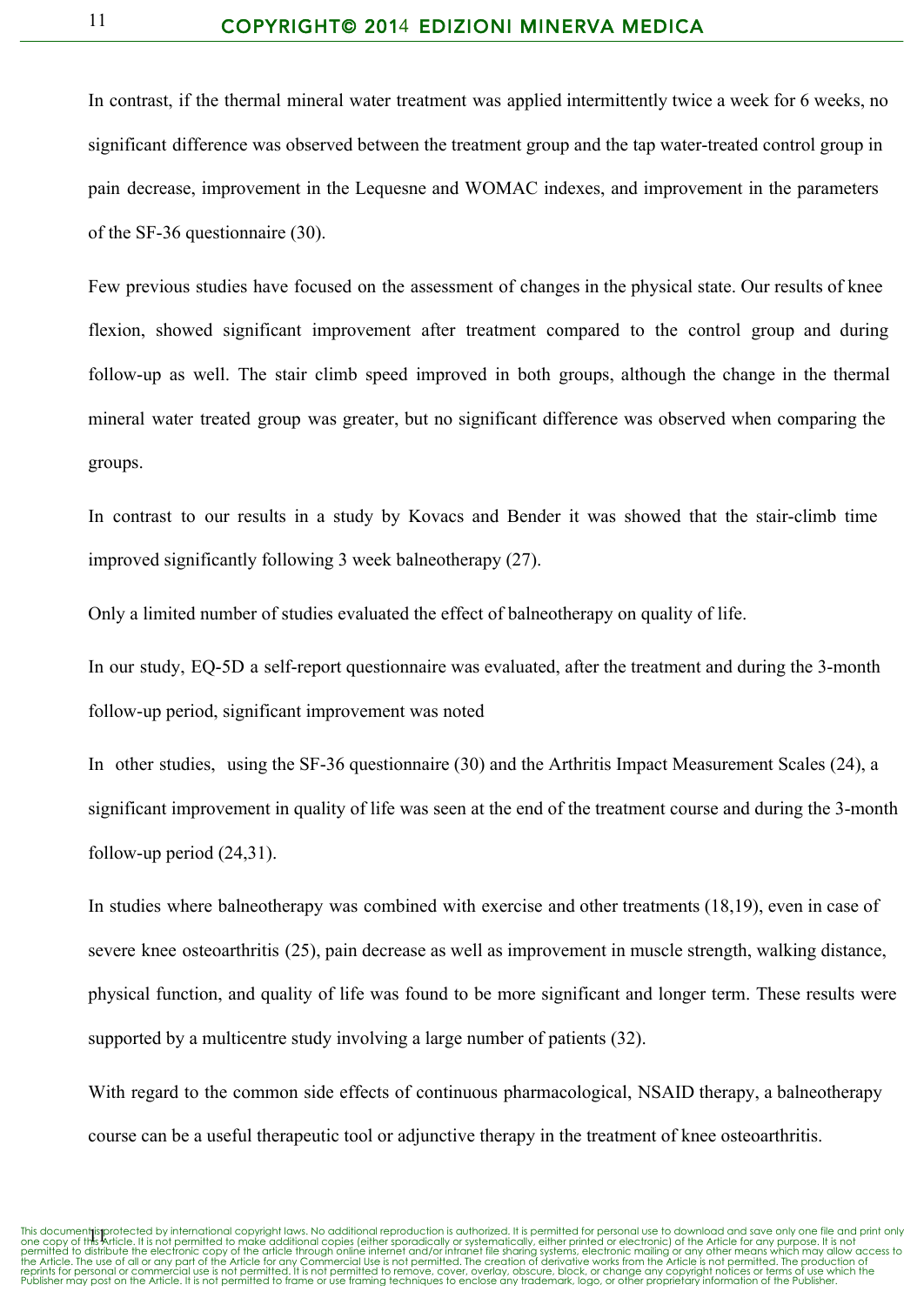Our study has some limitations. First, those patients, who bathed in the covered part of the lake, were not allowed to swim, due to the deepness of the water, they had a better opportunity to move around. This might have influenced the improvement in function.

Further studies should include larger sample, maybe as a multicenter study. A larger number of patients would have increased the power of the study.

Furthermore, patients were not blinded to the received therapy. Bathing in the lake did not make the application of the double-blind method possible. In the future the double-blind method should be used with the tap water control group to ratify the effectiveness of the thermal water treatment. Group

On the other hand patients randomized into the control group were given the opportunity to bathe in the lake for free 15 times after the follow-up visit. This could have led to the results being influenced, however, this contradicts the documented improvement of the control group also.

Finally, in a future study it would be useful to design longer follow-up periods and to associate it with a study into its cost-effectiveness.

## **Conclusions**

This randomized, tap water-controlled, single-blind study supported the efficacy of balneotherapy in the treatment of patients with mild to moderate osteoarthritis of the knee. Our results showed significant improvement in knee pain reduction, knee function, and quality of life and these changes were measurable even 12 weeks after the treatment.

This modality is another proven adjunct to the therapeutic armamentarium comprising, among others, drug treatment and physiotherapy.

## **Conflict of interest**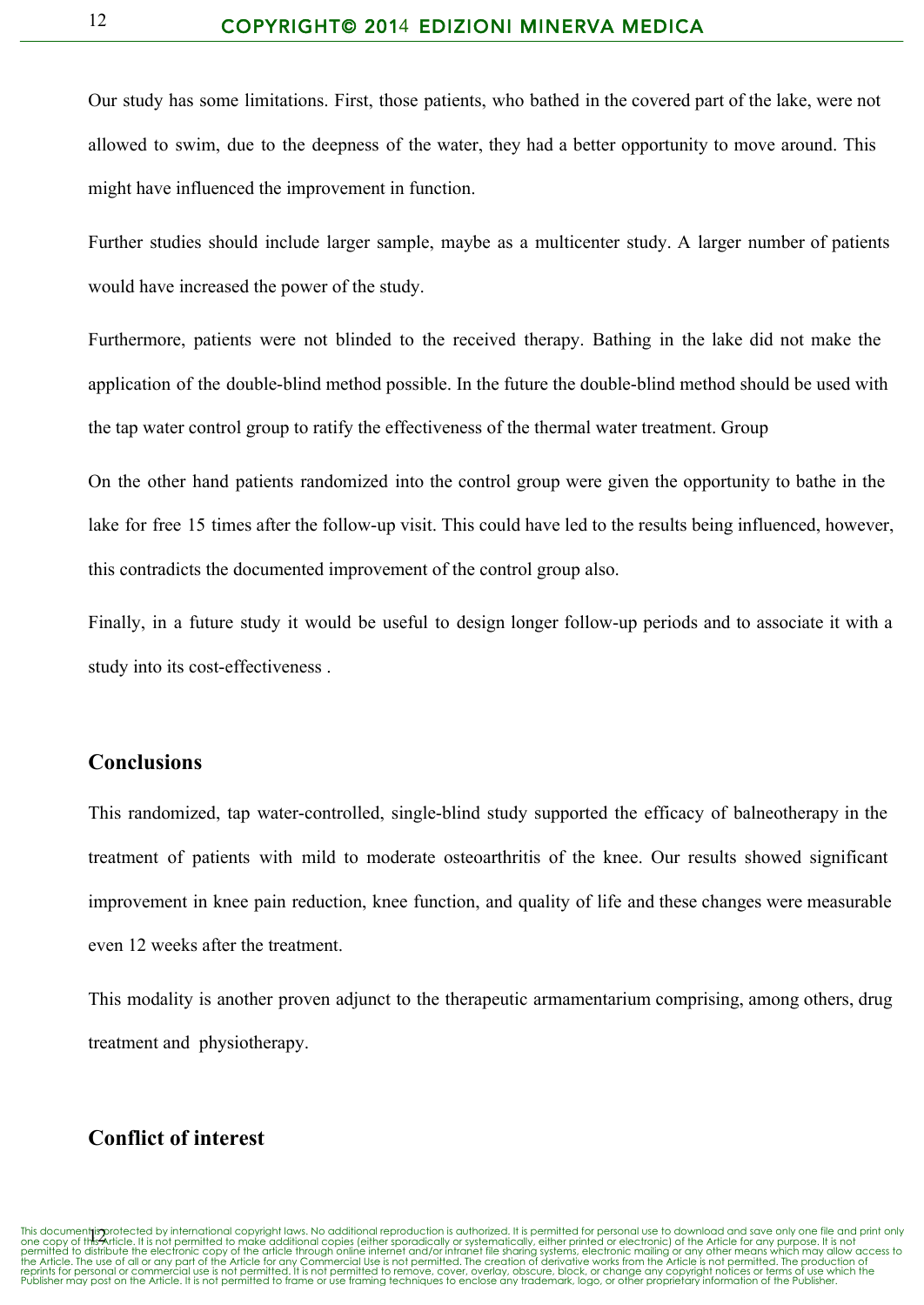The authors have declared no conflicts of interest.

Funding: The hospital provided the possibility of cost-free bathing to the patients, but the research received no other support.

#### **References**

1. Gutenbrunner C, Bender T, Cantista P and Karagulle Z. A proposal for a worldwide definition of health resort medicine, balneology, medical hydrology and climatology. Int J Biometeorol 2010; 54: 495–507.

2. Varga Cs. Volatile organics in thermal spa waters: active ingredients or environmental toxicants? Thermae & Spa Medicine March 2012 Vol. 2, N°1

3. Fioravanti A, Cantarini L, Guidelli GM and Galeazzi M. Mechanisms of action of spa therapies in rheumatic diseases: what scientific evidence is there? Rheumatol Int 2011; 1: 1-8.

4. Bender T, Karagulle Z, Balint GP, Gutenbrunner C, Balint PV and Sukenik S. Hydrotherapy, balneotherapy, and spa treatment in pain management. Rheumatol Int 2005; 25: 220–224.

5. Pittler MH, Karagulle MZ, Karagulle M and Ernst E. Spa therapy and balneotherapy for treating low back pain: meta-analysis of randomized trials. Rheumatology 2006; 45: 880–884.

6. Kulisch A, Bender T, Németh A, Szekeres L. Effect of thermal water and adjunctive electrotherapy on chronic low back pain: a double-blind, randomized, follow-up study. J Rehabil Med 2009; 41: 73–79.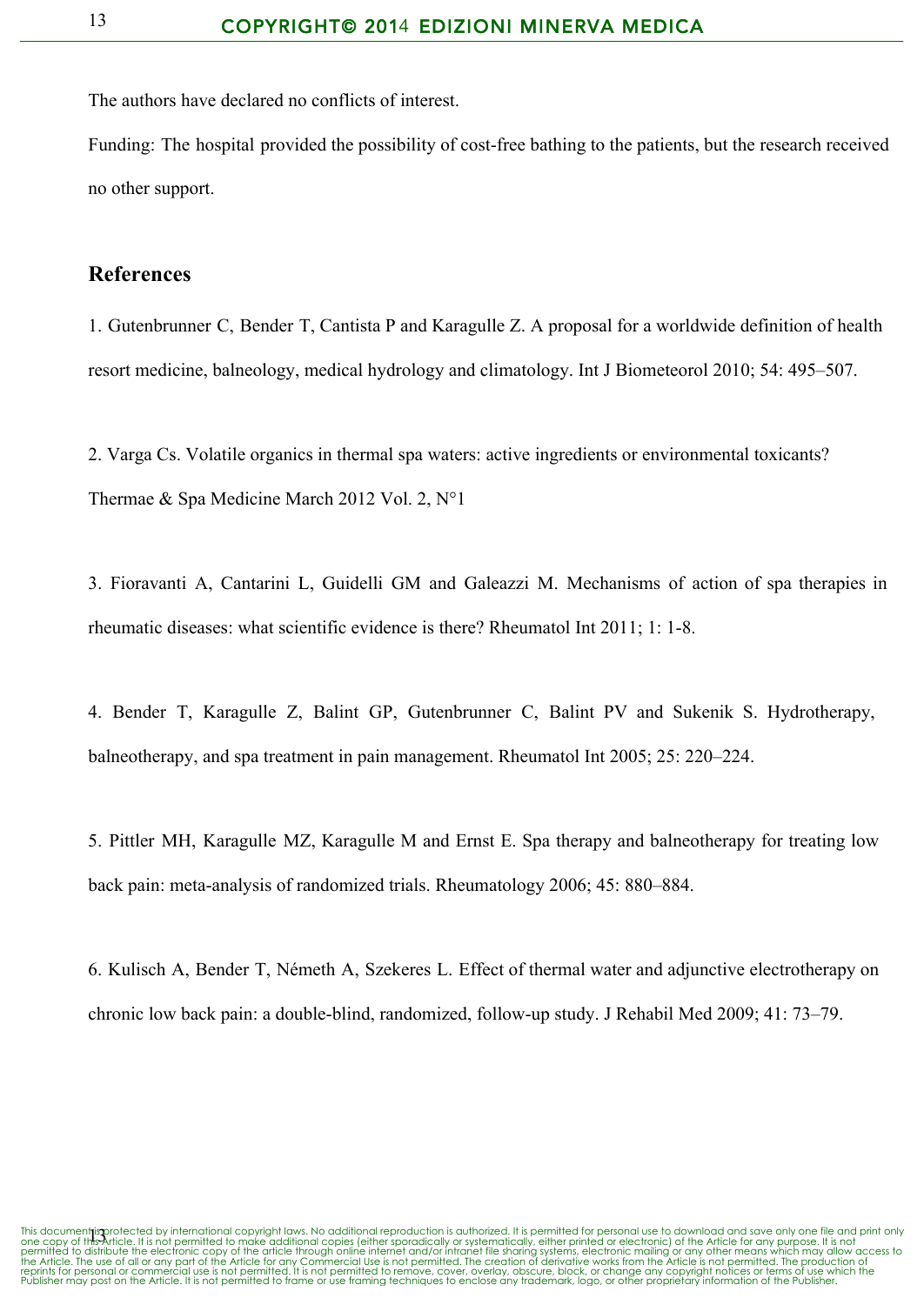7. Horvath K, Kulisch A, Nemeth A, Bender T. Evaluation of the effect of balneotherapy in patients with osteoarthritis of the hands: a randomized controlled single-blind follow-up study. Clin Rehabil 2012; 26: 431–441.

8. Sukenik S, Flusser D and Abu-Shakra M. The role of spa therapy in various rheumatic diseases. Rheum Dis Clin North Am 1999; 25: 883–897.

9. Kamioka H, Tsutani K, Okuizumi H, Mutoh Y, Ohta M, Handa S, Okada S, Kitayuguchi J, Kamada M, Shiozawa N, Honda T. Effectiveness of Aquatic Exercise and Balneotherapy: A Summary of Systematic Reviews Based on Randomized Controlled Trials of Water Immersion Therapies. J Epidemiol 2010; 20: 2–12.

10. Franke A, Reiner L and Resch KL. Long-term benefit of radon spa therapy in the rehabilitation of rheumatoid arthritis: a randomised, double-blinded trial. Rheumatol Int 2007; 27: 703–713.

11. Zijlstra TR, van de Laar MA, Bernelot Moens HJ, Taal E, Zakraoui L and Rasker JJ. Spa treatment for primary fibromyalgia syndrome: a combination of thalassotherapy, exercise and patient education improves symptoms and quality of life. Rheumatology 2005; 44: 539–546.

12. [Jordan](http://www.google.com/url?q=http%3A%2F%2Fwww.ncbi.nlm.nih.gov%2Fpubmed%3Fterm%3DJordan%2520KM%255BAuthor%255D%26cauthor%3Dtrue%26cauthor_uid%3D14644851&sa=D&sntz=1&usg=AFQjCNEI-cWTTkqXVdmiKjN6xTcmh3r48w) KM, [Arden](http://www.google.com/url?q=http%3A%2F%2Fwww.ncbi.nlm.nih.gov%2Fpubmed%3Fterm%3DArden%2520NK%255BAuthor%255D%26cauthor%3Dtrue%26cauthor_uid%3D14644851&sa=D&sntz=1&usg=AFQjCNH4W03HAuO5f1rNhZLp7YxL6FV0Cg) NK, [Doherty](http://www.google.com/url?q=http%3A%2F%2Fwww.ncbi.nlm.nih.gov%2Fpubmed%3Fterm%3DDoherty%2520M%255BAuthor%255D%26cauthor%3Dtrue%26cauthor_uid%3D14644851&sa=D&sntz=1&usg=AFQjCNGKDGwF_5VNrkVbwzaqLDchSUbASQ) M, [Bannwarth](http://www.google.com/url?q=http%3A%2F%2Fwww.ncbi.nlm.nih.gov%2Fpubmed%3Fterm%3DBannwarth%2520B%255BAuthor%255D%26cauthor%3Dtrue%26cauthor_uid%3D14644851&sa=D&sntz=1&usg=AFQjCNG7KcNmETx0c3IZHI3mfNh8gjidbw) B, [Bijlsma](http://www.google.com/url?q=http%3A%2F%2Fwww.ncbi.nlm.nih.gov%2Fpubmed%3Fterm%3DBijlsma%2520JW%255BAuthor%255D%26cauthor%3Dtrue%26cauthor_uid%3D14644851&sa=D&sntz=1&usg=AFQjCNFJFZaHyXuXF8pVIJEhp3nnCgfyXw) JW, [Dieppe](http://www.google.com/url?q=http%3A%2F%2Fwww.ncbi.nlm.nih.gov%2Fpubmed%3Fterm%3DDieppe%2520P%255BAuthor%255D%26cauthor%3Dtrue%26cauthor_uid%3D14644851&sa=D&sntz=1&usg=AFQjCNEZUf1BnD9jY___if8HvSRNLznYFw) P, [Gunther](http://www.google.com/url?q=http%3A%2F%2Fwww.ncbi.nlm.nih.gov%2Fpubmed%3Fterm%3DGunther%2520K%255BAuthor%255D%26cauthor%3Dtrue%26cauthor_uid%3D14644851&sa=D&sntz=1&usg=AFQjCNHf3b3NNfTcc07qeqo3rTnu5E7Sjg) K, [Hauselmann](http://www.google.com/url?q=http%3A%2F%2Fwww.ncbi.nlm.nih.gov%2Fpubmed%3Fterm%3DHauselmann%2520H%255BAuthor%255D%26cauthor%3Dtrue%26cauthor_uid%3D14644851&sa=D&sntz=1&usg=AFQjCNH2Ck6pJQHjaRF4E8DzxwIMC0v6vg) [H,](http://www.google.com/url?q=http%3A%2F%2Fwww.ncbi.nlm.nih.gov%2Fpubmed%3Fterm%3DHauselmann%2520H%255BAuthor%255D%26cauthor%3Dtrue%26cauthor_uid%3D14644851&sa=D&sntz=1&usg=AFQjCNH2Ck6pJQHjaRF4E8DzxwIMC0v6vg) Herrero-Beaumont G, [Kaklamanis](http://www.google.com/url?q=http%3A%2F%2Fwww.ncbi.nlm.nih.gov%2Fpubmed%3Fterm%3DKaklamanis%2520P%255BAuthor%255D%26cauthor%3Dtrue%26cauthor_uid%3D14644851&sa=D&sntz=1&usg=AFQjCNHIqMGTzHYqeXhFmCaOkjevAFmsGQ) P, [Lohmander](http://www.google.com/url?q=http%3A%2F%2Fwww.ncbi.nlm.nih.gov%2Fpubmed%3Fterm%3DLohmander%2520S%255BAuthor%255D%26cauthor%3Dtrue%26cauthor_uid%3D14644851&sa=D&sntz=1&usg=AFQjCNFSWxOFceZq5PhRDxXTpdke8-VA5Q) S, [Leeb](http://www.google.com/url?q=http%3A%2F%2Fwww.ncbi.nlm.nih.gov%2Fpubmed%3Fterm%3DLeeb%2520B%255BAuthor%255D%26cauthor%3Dtrue%26cauthor_uid%3D14644851&sa=D&sntz=1&usg=AFQjCNHkaRnuik4B8FESSIOgw4_d9H2tGA) B, [Lequesne](http://www.google.com/url?q=http%3A%2F%2Fwww.ncbi.nlm.nih.gov%2Fpubmed%3Fterm%3DLequesne%2520M%255BAuthor%255D%26cauthor%3Dtrue%26cauthor_uid%3D14644851&sa=D&sntz=1&usg=AFQjCNHhBU6o0HSOfoMyYg20ER1-3n_NRw) M, [Mazieres](http://www.google.com/url?q=http%3A%2F%2Fwww.ncbi.nlm.nih.gov%2Fpubmed%3Fterm%3DMazieres%2520B%255BAuthor%255D%26cauthor%3Dtrue%26cauthor_uid%3D14644851&sa=D&sntz=1&usg=AFQjCNFSg_ZuMr2toEGttESAmnHJn_Kgag) B, Martin-Mola [E](http://www.google.com/url?q=http%3A%2F%2Fwww.ncbi.nlm.nih.gov%2Fpubmed%3Fterm%3DMartin-Mola%2520E%255BAuthor%255D%26cauthor%3Dtrue%26cauthor_uid%3D14644851&sa=D&sntz=1&usg=AFQjCNEi4gkN12jFL6o96_ppzukJJHRsFg), [Pavelka](http://www.google.com/url?q=http%3A%2F%2Fwww.ncbi.nlm.nih.gov%2Fpubmed%3Fterm%3DPavelka%2520K%255BAuthor%255D%26cauthor%3Dtrue%26cauthor_uid%3D14644851&sa=D&sntz=1&usg=AFQjCNE0EZdgP9CF2SrPxxSwGS99dv9e1A) K, [Pendleton](http://www.google.com/url?q=http%3A%2F%2Fwww.ncbi.nlm.nih.gov%2Fpubmed%3Fterm%3DPendleton%2520A%255BAuthor%255D%26cauthor%3Dtrue%26cauthor_uid%3D14644851&sa=D&sntz=1&usg=AFQjCNGRXRCfenrpM8msOTWCzwWw3u9_tQ) A, [Punzi](http://www.google.com/url?q=http%3A%2F%2Fwww.ncbi.nlm.nih.gov%2Fpubmed%3Fterm%3DPunzi%2520L%255BAuthor%255D%26cauthor%3Dtrue%26cauthor_uid%3D14644851&sa=D&sntz=1&usg=AFQjCNFRnxFr7NoMV4WMgxGFHb6260SayA) L, [Serni](http://www.google.com/url?q=http%3A%2F%2Fwww.ncbi.nlm.nih.gov%2Fpubmed%3Fterm%3DSerni%2520U%255BAuthor%255D%26cauthor%3Dtrue%26cauthor_uid%3D14644851&sa=D&sntz=1&usg=AFQjCNFBk347mntdkJIIemEsGQVtJ2nCnw) U, [Swoboda](http://www.google.com/url?q=http%3A%2F%2Fwww.ncbi.nlm.nih.gov%2Fpubmed%3Fterm%3DSwoboda%2520B%255BAuthor%255D%26cauthor%3Dtrue%26cauthor_uid%3D14644851&sa=D&sntz=1&usg=AFQjCNGhKVjoKFtQHPZkYONZ3ofUATdl_g) B, [Verbruggen](http://www.google.com/url?q=http%3A%2F%2Fwww.ncbi.nlm.nih.gov%2Fpubmed%3Fterm%3DVerbruggen%2520G%255BAuthor%255D%26cauthor%3Dtrue%26cauthor_uid%3D14644851&sa=D&sntz=1&usg=AFQjCNFgls1rW8MLeA5Bz3zdwIfCTMPw2g) G, Zimmerman-Gorska I, [Dougados](http://www.google.com/url?q=http%3A%2F%2Fwww.ncbi.nlm.nih.gov%2Fpubmed%3Fterm%3DDougados%2520M%255BAuthor%255D%26cauthor%3Dtrue%26cauthor_uid%3D14644851&sa=D&sntz=1&usg=AFQjCNGZaQTyh1mDgATjD45PJj06Q6G8cQ) M; Standing Committee for [International](http://www.google.com/url?q=http%3A%2F%2Fwww.ncbi.nlm.nih.gov%2Fpubmed%3Fterm%3DStanding%2520Committee%2520for%2520International%2520Clinical%2520Studies%2520Including%2520Therapeutic%2520Trials%2520ESCISIT%255BCorporate%2520Author%255D&sa=D&sntz=1&usg=AFQjCNFVv-BxuqE-ClOkgkz-hp4bqy5W_w) Clinical Studies Including Therapeutic Trials ESCISIT. EULAR Recommendations 2003: an evidence based approach to the management of knee osteoarthritis: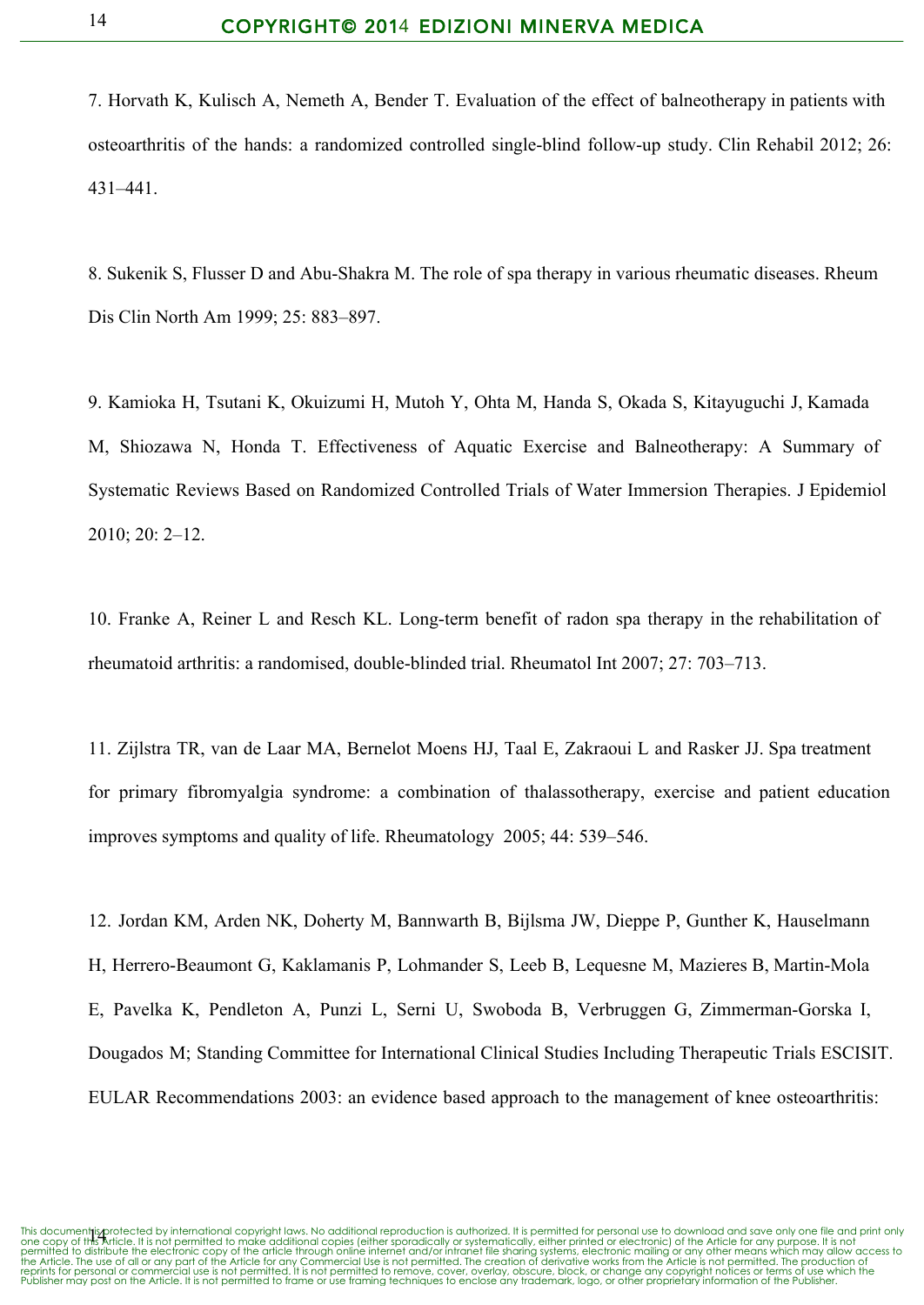Report of a Task Force of the Standing Committee for International Clinical Studies Including Therapeutic Trials Ann [Rheum](http://www.google.com/url?q=http%3A%2F%2Fdiseases.&sa=D&sntz=1&usg=AFQjCNF7mDKO8po8pieAbqwH1HGM5dqv4w) Dis. 2003; 62 : 1145-55.

13. Linda Fernandes, Kåre B Hagen, Johannes W J Bijlsma, Oyvor Andreassen, Pia Christensen, Philip G Conaghan, Michael Doherty, Rinie Geenen, Alison Hammond, Ingvild Kjeken1, L Stefan Lohmander, Hans Lund, Christian D Mallen, Tiziana Nava, Susan Oliver, Karel Pavelka, Irene Pitsillidou, José Antonio da Silva, Jenny de la Torre, Gustavo Zanoli, Theodora P M Vliet Vlieland. EULAR recommendations for the non-pharmacological core management of hip and knee osteoarthritis Ann Rheum Dis doi:10.1136/annrheumdis2012202745

14. Hochberg M.C, Altman R.D., April K.T., Benkhalti M., Guyatt G., McGowen J., Towheed T., Welch V., Wells G., Tugwell P. American College of Rheumatology 2012 Recommendations for the Use of Nonpharmacologic and Pharmacologic Therapies in Osteoarthritis of the Hand, Hip, and Knee. Arthritis Care & ResearchVol. 64, No. 4, April 2012, pp 465–474 DOI 10.1002/acr.21596

15. Verhagen A, BiermaZeinstra S, Lambeck J, et al. Balneotherapy for osteoarthritis. A Cochrane Review. J Rheumatol 2008; 35: 1118–1123.

16. M. E. Falagas, E. Zarkadoulia, P. I. Rafailidis: The Therapeutic Effect of Balneotherapy: Evaluation of the Evidence from Randomised Controlled Trials Int J Clin Pract. 2009; 63 (7): 1068-1084.

17. Harzy T, Ghani N, Akasbi N, Bono W and Nejjari C.Short- and long-term therapeutic effects of thermal mineral waters in knee osteoarthritis: a systematic review of randomized controlled trials. Clin Rheumatol 2009; 28: 501–507.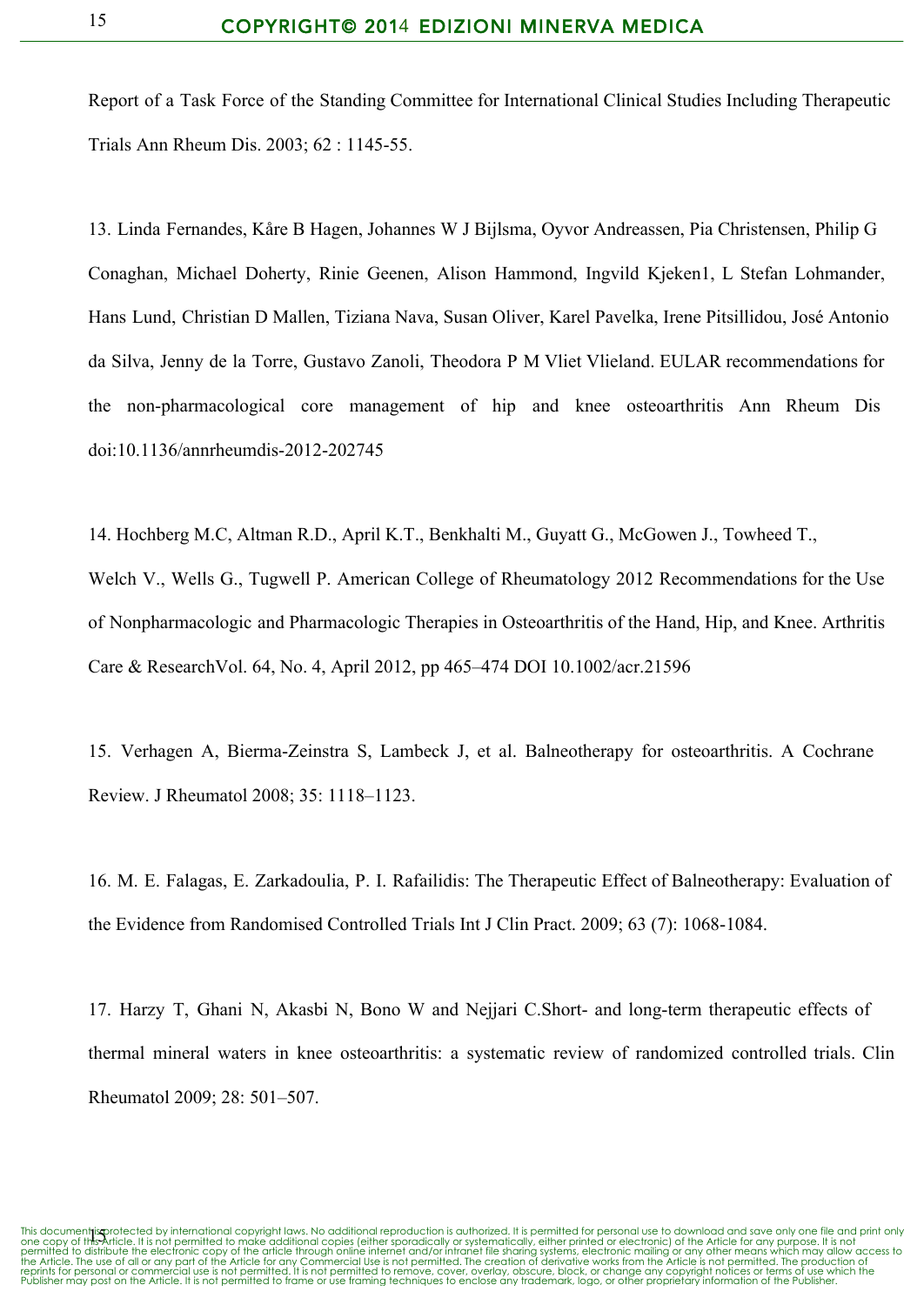18. [Fioravanti](http://www.google.com/url?q=http%3A%2F%2Fwww.ncbi.nlm.nih.gov%2Fpubmed%3Fterm%3DFioravanti%2520A%255BAuthor%255D%26cauthor%3Dtrue%26cauthor_uid%3D19884812&sa=D&sntz=1&usg=AFQjCNEv8Us7lSNFYJlaGp6WT9YeFr-2Sg) A, [Iacoponi](http://www.google.com/url?q=http%3A%2F%2Fwww.ncbi.nlm.nih.gov%2Fpubmed%3Fterm%3DIacoponi%2520F%255BAuthor%255D%26cauthor%3Dtrue%26cauthor_uid%3D19884812&sa=D&sntz=1&usg=AFQjCNGQIdaPT5u1tJbq_R9_nQxDLpIGVA) F, [Bellisai](http://www.google.com/url?q=http%3A%2F%2Fwww.ncbi.nlm.nih.gov%2Fpubmed%3Fterm%3DBellisai%2520B%255BAuthor%255D%26cauthor%3Dtrue%26cauthor_uid%3D19884812&sa=D&sntz=1&usg=AFQjCNFYznKNDyoICTuuy1b7ciD0yIjJkw) B, [Cantarini](http://www.google.com/url?q=http%3A%2F%2Fwww.ncbi.nlm.nih.gov%2Fpubmed%3Fterm%3DCantarini%2520L%255BAuthor%255D%26cauthor%3Dtrue%26cauthor_uid%3D19884812&sa=D&sntz=1&usg=AFQjCNH60fk0iuhGLsDYrvVnLgvq4HE7sQ) L, [Galeazzi](http://www.google.com/url?q=http%3A%2F%2Fwww.ncbi.nlm.nih.gov%2Fpubmed%3Fterm%3DGaleazzi%2520M%255BAuthor%255D%26cauthor%3Dtrue%26cauthor_uid%3D19884812&sa=D&sntz=1&usg=AFQjCNGNHDR_zjZ1WlZuPlK2BiEB03RZMA) M. Short- and long-term effects of spa therapy in knee osteoarthritis. Am J Phys Med [Rehabil.](http://www.google.com/url?q=http%3A%2F%2Fphysiatrists.&sa=D&sntz=1&usg=AFQjCNFd7x_qq2Hs7SAb-pqnNOcNMaHtFg) 2010;89 (2):125-32.

19. [Yurtkuran](http://www.google.com/url?q=http%3A%2F%2Fwww.ncbi.nlm.nih.gov%2Fpubmed%3Fterm%3DYurtkuran%2520M%255BAuthor%255D%26cauthor%3Dtrue%26cauthor_uid%3D16832639&sa=D&sntz=1&usg=AFQjCNFt8bXH206t8zEDoYpfkr2wW4RNlQ) M, [Yurtkuran](http://www.google.com/url?q=http%3A%2F%2Fwww.ncbi.nlm.nih.gov%2Fpubmed%3Fterm%3DYurtkuran%2520M%255BAuthor%255D%26cauthor%3Dtrue%26cauthor_uid%3D16832639&sa=D&sntz=1&usg=AFQjCNFt8bXH206t8zEDoYpfkr2wW4RNlQ) M, [Alp](http://www.google.com/url?q=http%3A%2F%2Fwww.ncbi.nlm.nih.gov%2Fpubmed%3Fterm%3DAlp%2520A%255BAuthor%255D%26cauthor%3Dtrue%26cauthor_uid%3D16832639&sa=D&sntz=1&usg=AFQjCNHbTLeI0Bi4WkgdYlK4gQWWj6FB3Q) A, [Nasircilar](http://www.google.com/url?q=http%3A%2F%2Fwww.ncbi.nlm.nih.gov%2Fpubmed%3Fterm%3DNasircilar%2520A%255BAuthor%255D%26cauthor%3Dtrue%26cauthor_uid%3D16832639&sa=D&sntz=1&usg=AFQjCNF15ZGHMcKWObtAJ-QU6_4qTdBq0Q) A, [Bingöl](http://www.google.com/url?q=http%3A%2F%2Fwww.ncbi.nlm.nih.gov%2Fpubmed%3Fterm%3DBing%25C3%25B6l%2520U%255BAuthor%255D%26cauthor%3Dtrue%26cauthor_uid%3D16832639&sa=D&sntz=1&usg=AFQjCNEaBH0xlxsLxBeaHOvOBi7c1YP0Og) U, [Altan](http://www.google.com/url?q=http%3A%2F%2Fwww.ncbi.nlm.nih.gov%2Fpubmed%3Fterm%3DAltan%2520L%255BAuthor%255D%26cauthor%3Dtrue%26cauthor_uid%3D16832639&sa=D&sntz=1&usg=AFQjCNGRjLF7Ubcg2RrdHLnro-Up4DOOdg) L, [Sarpdere](http://www.google.com/url?q=http%3A%2F%2Fwww.ncbi.nlm.nih.gov%2Fpubmed%3Fterm%3DSarpdere%2520G%255BAuthor%255D%26cauthor%3Dtrue%26cauthor_uid%3D16832639&sa=D&sntz=1&usg=AFQjCNFlQGwd2t1XSQdjUZeXmR9Qx8RA7g) G. Balneotherapy and tap water therapy in the treatment of knee osteoarthritis. Rheumatol Int  $2006$ ;  $27(1)$ : 19-27.

20. Altman R, Asch E, Bloch D, Bole G, Borenstein D, Brandt K, Christy W, Cooke TD, Greenwald R, Hochberg M et al. Development of criteria for the classification and reporting of osteoarthritis. Classification of osteoarthritis of the knee. Diagnostic and Therapeutic Criteria Committee of the American Rheumatism Association. Arthritis Rheum 1986; 29: 1039–1049.

21. Gyarmati N, Kulisch A. History and description of Hévíz spa with special emphasis on weigth bath, Press. Therm. Climat. 2008; 145: 233-242.

22. Bellamy N, Goldsmith CH, Buchanan WW, Campbell J, Duku E. Prior score availability: observations using the WOMAC osteoarthritis index. Br J Rheumatol 1991; 30: 150–151.

23. Rabin R, Charro F. EO-5D: A measure of health status from the EuroQol Group. Annals of Medicine. 2001; 33: 337–343.

24. Fioravanti A., Giannitti C., Bellisai B., Iacoponi F., Galeazzi M.:Efficacy of balneotherapy on pain, function and quality of life in patients with osteoarthritis of the knee. Int J Biometeorol 2012; 56: 583–590.

25. [Karagülle](http://www.google.com/url?q=http%3A%2F%2Fwww.ncbi.nlm.nih.gov%2Fpubmed%3Fterm%3DKarag%25C3%25BClle%2520M%255BAuthor%255D%26cauthor%3Dtrue%26cauthor_uid%3D17431728&sa=D&sntz=1&usg=AFQjCNERh0ld2RcRu9VvCcBvcNr_G2AVwA) M, [Karagülle](http://www.google.com/url?q=http%3A%2F%2Fwww.ncbi.nlm.nih.gov%2Fpubmed%3Fterm%3DKarag%25C3%25BClle%2520MZ%255BAuthor%255D%26cauthor%3Dtrue%26cauthor_uid%3D17431728&sa=D&sntz=1&usg=AFQjCNHSJPf0bsxy669TEj31GNXLEaznRA) MZ, [Karagülle](http://www.google.com/url?q=http%3A%2F%2Fwww.ncbi.nlm.nih.gov%2Fpubmed%3Fterm%3DKarag%25C3%25BClle%2520O%255BAuthor%255D%26cauthor%3Dtrue%26cauthor_uid%3D17431728&sa=D&sntz=1&usg=AFQjCNEtKjJYfBnkU1VDbGjSvcA40onmqQ) O, [Dönmez](http://www.google.com/url?q=http%3A%2F%2Fwww.ncbi.nlm.nih.gov%2Fpubmed%3Fterm%3DD%25C3%25B6nmez%2520A%255BAuthor%255D%26cauthor%3Dtrue%26cauthor_uid%3D17431728&sa=D&sntz=1&usg=AFQjCNHDP7R8fw9pVOVjH5zjKB-HKK_5Ug) A, [Turan](http://www.google.com/url?q=http%3A%2F%2Fwww.ncbi.nlm.nih.gov%2Fpubmed%3Fterm%3DTuran%2520M%255BAuthor%255D%26cauthor%3Dtrue%26cauthor_uid%3D17431728&sa=D&sntz=1&usg=AFQjCNF-qkRPEylC_5WEUSTTfpvT8x4fRw) M.: A 10day course of SPA therapy is beneficial for people with severe knee osteoarthritis. A 24-week randomised, controlled pilot study. Clin Rheumatol 2007, 12: 2063-71.

This document**risp**rotected by international copyright laws. No additional reproduction is authorized. It is permitted for personal use to download and save only one file and print only<br>one copy of this Article. It is not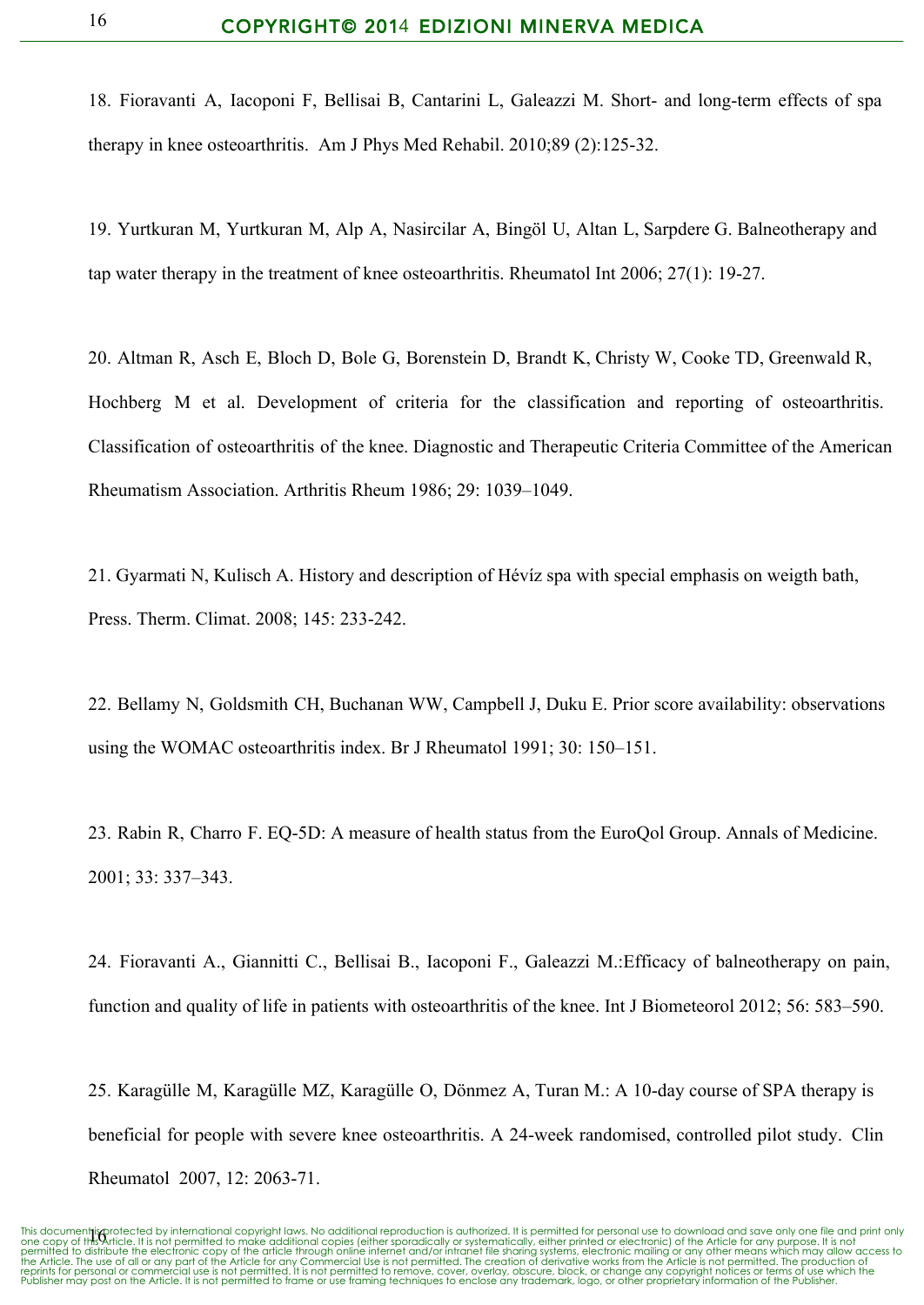26. Szucs L, Ratko I, Lesko T, Szoor I, Genti G, Balint G. Doubleblind trial on the effectiveness of the Puspokladany thermal water on arthrosis of the knee-joints. J R Soc Health 1989; 109: 7–9.

27. Kovacs I, Bender T. The therapeutic effects of Cserkeszölö thermal water in osteoarthritis of the knee: a double blind, controlled, followup study. Rheumatol Int 2002; 21: 218–221.

28. Balint GP, BuchananWW, Adám A, Ratkó I, Poór L, Bálint PV, Somos E, Tefner I, Bender T. The effect of the thermal mineral water of Nagybaracska on patients with knee joint osteoarthritis—a double blind study. Clin Rheumatol 2007; 26: 890–894.

29. Bender T, Bálint G, Prohászka Z, Géher P, Tefner I.K. Evidence-based hydro- and balneotherapy in Hungary—a systematic review and meta-analysis. Int J Biometeorol 2013; DOI 10.1007/s00484-013-0667-6. Available https://www.from.com/solong/solong/solong/solong/solong/solong/ http://link.springer.com/article/10.1007/s00484-013-0667-6/fulltext.html

30. [Sherman](http://www.google.com/url?q=http%3A%2F%2Fwww.ncbi.nlm.nih.gov%2Fpubmed%3Fterm%3DSherman%2520G%255BAuthor%255D%26cauthor%3Dtrue%26cauthor_uid%3D19432036&sa=D&sntz=1&usg=AFQjCNEUQ2yixD68cEe3I6fqx2FMVE6aow) G, [Zeller](http://www.google.com/url?q=http%3A%2F%2Fwww.ncbi.nlm.nih.gov%2Fpubmed%3Fterm%3DZeller%2520L%255BAuthor%255D%26cauthor%3Dtrue%26cauthor_uid%3D19432036&sa=D&sntz=1&usg=AFQjCNFu7Hi4WdeFd2Iny4NgYA8qloN76w) L, [Avriel](http://www.google.com/url?q=http%3A%2F%2Fwww.ncbi.nlm.nih.gov%2Fpubmed%3Fterm%3DAvriel%2520A%255BAuthor%255D%26cauthor%3Dtrue%26cauthor_uid%3D19432036&sa=D&sntz=1&usg=AFQjCNF9G3t9uhvLrr1ByQZ-YcZgQ7rhkw) A, [Friger](http://www.google.com/url?q=http%3A%2F%2Fwww.ncbi.nlm.nih.gov%2Fpubmed%3Fterm%3DFriger%2520M%255BAuthor%255D%26cauthor%3Dtrue%26cauthor_uid%3D19432036&sa=D&sntz=1&usg=AFQjCNEfSRNF2s-VC4_6VIvvXMUNWIVBCg) M, [Harari](http://www.google.com/url?q=http%3A%2F%2Fwww.ncbi.nlm.nih.gov%2Fpubmed%3Fterm%3DHarari%2520M%255BAuthor%255D%26cauthor%3Dtrue%26cauthor_uid%3D19432036&sa=D&sntz=1&usg=AFQjCNEQeE5AuZRCvpsQghDvAAl5INzgMg) M, [Sukenik](http://www.google.com/url?q=http%3A%2F%2Fwww.ncbi.nlm.nih.gov%2Fpubmed%3Fterm%3DSukenik%2520S%255BAuthor%255D%26cauthor%3Dtrue%26cauthor_uid%3D19432036&sa=D&sntz=1&usg=AFQjCNEX-6CrUb4JU6lgqaLv8Zg9isZ4tA) S. Intermittent balneotherapy at the Dead Sea area for patients with knee osteoarthritis. Isr Med [Assoc](http://www.google.com/url?q=http%3A%2F%2Fimaj.&sa=D&sntz=1&usg=AFQjCNELgS1O4prnpGHEIjxp57Ojx-iVMw) J. 2009; 11(2): 88-93.

31. Gaal J, Varga J, Szekanecz Z, Kurkó J, Ficzere A, Bodolay E, Bender T Balneotherapy in elderly patients: effect on pain from degenerative knee and spine conditions and on quality of life. Isr Med Assoc J 2008; 10: 365–369.

32. Forestier R, Desfour H, Tessier JM, et al. Spa therapy in the treatment of knee osteoarthritis: a large randomised multicentre trial. Ann Rheum Dis 2010; 69: 660–665.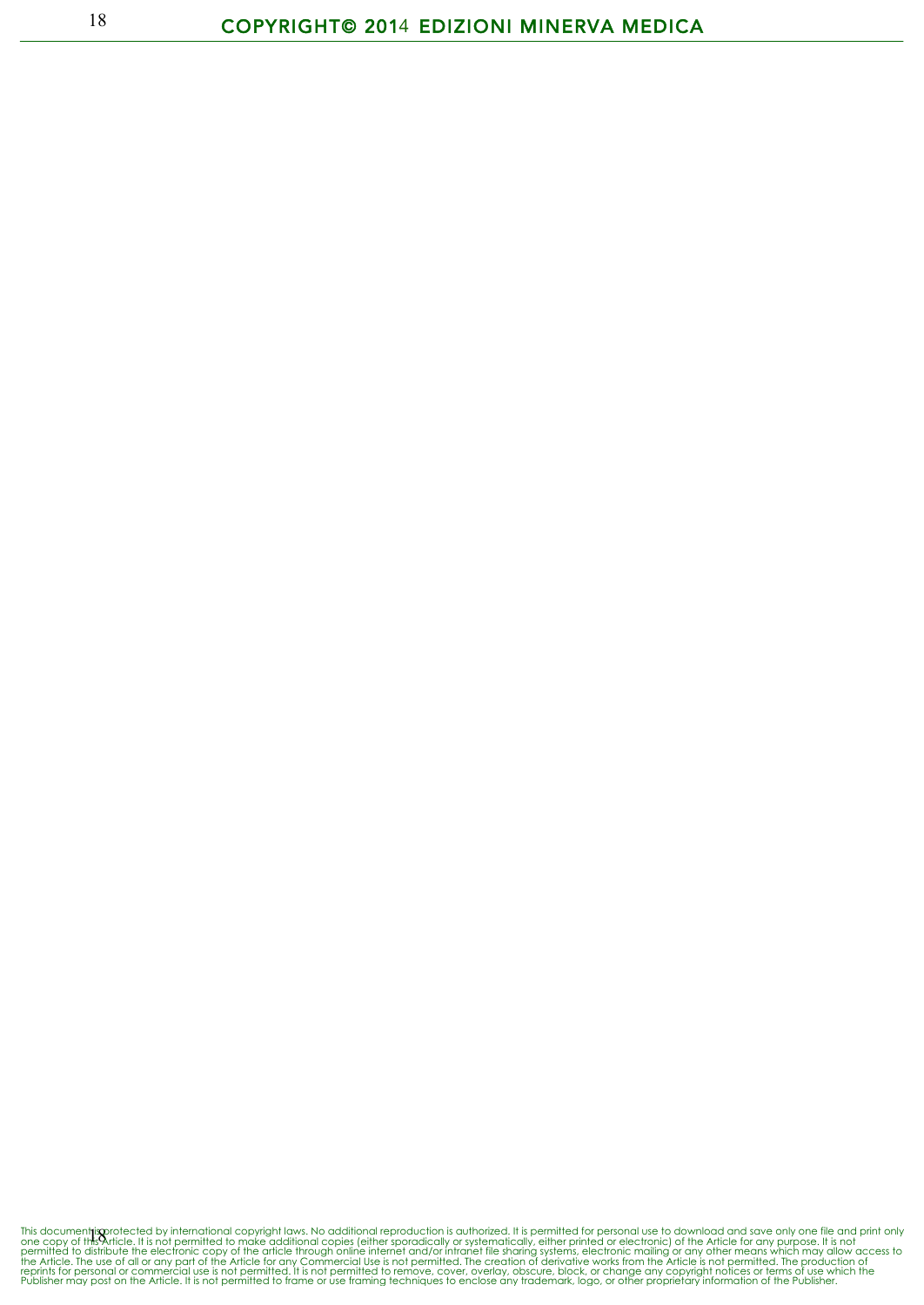| Total hardness 198 CaO mg/L |                                                                                            |                    |                     |  |  |  |
|-----------------------------|--------------------------------------------------------------------------------------------|--------------------|---------------------|--|--|--|
| of water                    |                                                                                            |                    |                     |  |  |  |
| pН                          | 7.14                                                                                       |                    |                     |  |  |  |
| Water                       | in summer:                                                                                 |                    |                     |  |  |  |
| temperature                 | 32-35 $^{\circ}$ C, in                                                                     |                    |                     |  |  |  |
|                             | winter: $24-26$ °C                                                                         |                    |                     |  |  |  |
| Sodium                      | $21.7 \text{ mg/L}$                                                                        | Chlorine           | $25.0 \text{ mg/L}$ |  |  |  |
| Potassium                   | $6.45 \text{ mg/L}$                                                                        | Iodine             | $0.02$ mg/L         |  |  |  |
| Magnesium                   | $36.1$ mg/L                                                                                | Fluoride           | $1.18$ mg/L         |  |  |  |
| Calcium                     | $82.1 \text{ mg/L}$                                                                        | Hydrogen carbonate | $384$ mg/L          |  |  |  |
| Iron                        | $0.24 \text{ mg/L}$                                                                        | Sulphate           | $63.0$ mg/L         |  |  |  |
| Ammonium                    | $0.22 \text{ mg/L}$                                                                        | $H_2S$             | $0.10$ mg/L         |  |  |  |
| Free CO <sub>2</sub>        | $20.9 \text{ mg/L}$                                                                        | Filtered sulfur    | $23.3 \text{ mg/L}$ |  |  |  |
| Dissolved $O2$              | $2.85 \text{ mg/L}$                                                                        | Unfiltered sulfur  | $23.5 \text{ mg/L}$ |  |  |  |
| Others                      | mud, radon, meta<br>borid acid, meta<br>silica acid, organic<br>acid, special<br>ecosystem |                    |                     |  |  |  |

Table I. Characteristics and composition of Lake Hévíz water

Table II. Demographic data and other baseline clinical characteristics of the patients by treatment group

|                          | <b>Thermal water</b> | Control       |  |
|--------------------------|----------------------|---------------|--|
| En                       | $n = 38$             | $n = 39$      |  |
| rol                      |                      |               |  |
| led                      |                      |               |  |
| $\bf M$                  | 8/30                 | 9/30          |  |
| ale                      |                      |               |  |
| /fe                      |                      |               |  |
| ma                       |                      |               |  |
| le                       |                      |               |  |
| Ag                       | 65.6 $(6.4)$         | 65.5 $(7.7)$  |  |
| $\mathbf{e}$             |                      |               |  |
| $\mathbf{V}$             | 33.6 $(23.4)$        | 33.2 $(21.8)$ |  |
| $\mathbf{A}\mathbf{S}$   |                      |               |  |
| $\mathbf{I}_{\text{at}}$ |                      |               |  |
| rest.                    |                      |               |  |
| $\mathbf{V}$             | 55.2 $(20.2)$        | 58.0 $(20.9)$ |  |
| $\mathbf{A}\mathbf{S}$   |                      |               |  |
| $\mathbf{I}$             |                      |               |  |
| on                       |                      |               |  |
| exert                    |                      |               |  |
| ion                      |                      |               |  |
| $\mathbf{V}$             | 52.1 $(20.1)$        | 53.5 $(16.0)$ |  |
| AS                       |                      |               |  |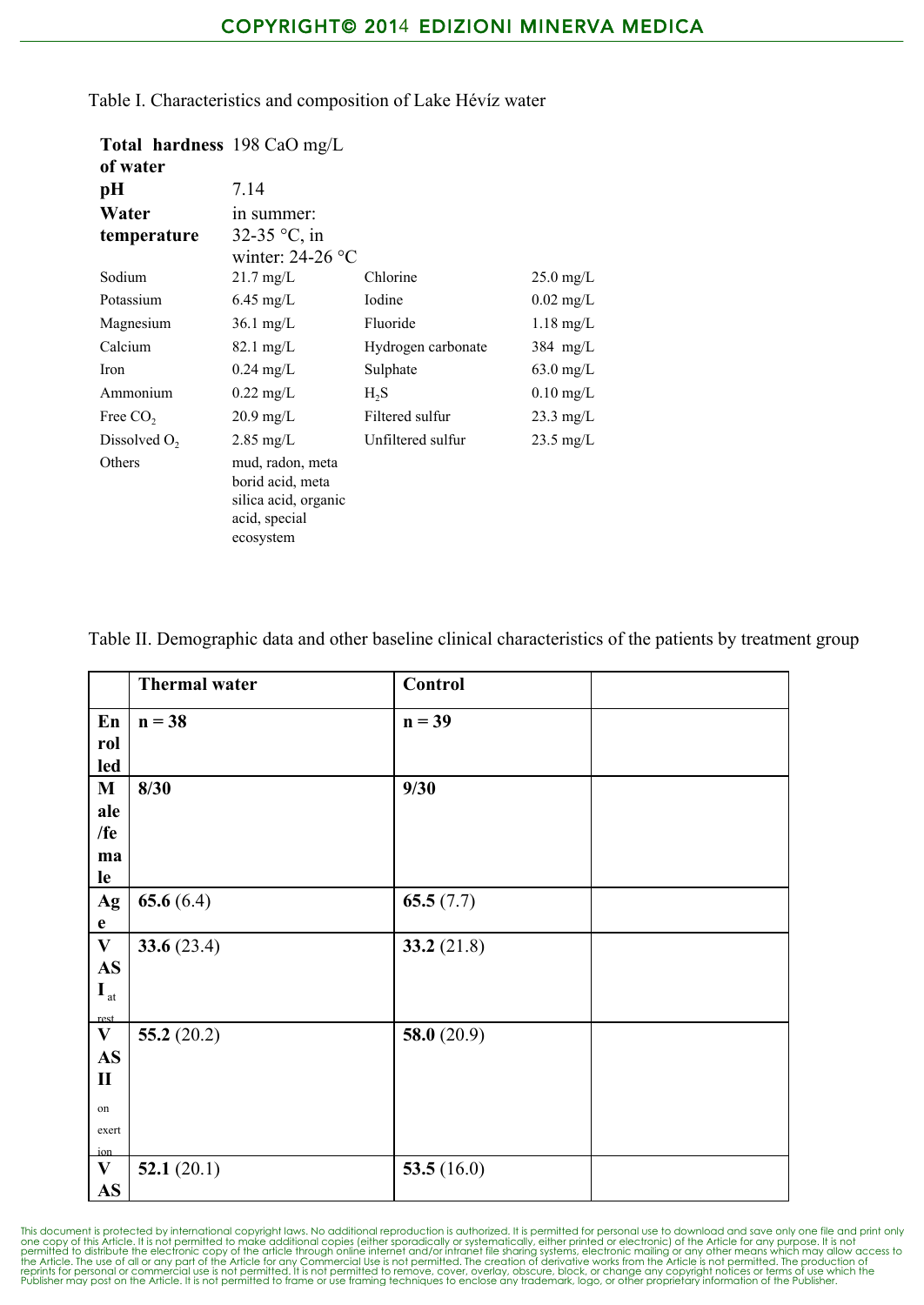| III                       |                           |                |                |
|---------------------------|---------------------------|----------------|----------------|
| patie                     |                           |                |                |
| nt's                      |                           |                |                |
| asses                     |                           |                |                |
| sme                       |                           |                |                |
| nt                        |                           |                |                |
| $\mathbf{V}$<br><b>AS</b> | 46.2 $(15.0)$             | 51.2 $(16.1)$  |                |
| IV                        |                           |                |                |
|                           |                           |                |                |
| phys<br>ician             |                           |                |                |
| 's                        |                           |                |                |
| asses                     |                           |                |                |
| sme                       |                           |                |                |
| nt                        |                           |                |                |
| W                         | Pain                      | 38.5 $(23.5)$  | 46.6 $(19.9)$  |
| $\mathbf{O}$              |                           |                |                |
| $\mathbf M$<br>${\bf A}$  |                           |                |                |
| $\mathbf C$               |                           |                |                |
|                           | <b>Stiffness</b>          | 49.4 (26.9)    | 51.2 $(20.6)$  |
|                           | <b>Function</b>           | 43.4 $(21.7)$  | 44.5 (17.8)    |
|                           |                           |                |                |
| Kn<br>ee                  | Flexion, right side       | 109.1 $(15.5)$ | 111.3 $(18.5)$ |
|                           | Flexion, left side        | 112.6 $(12.5)$ | 113.3 $(17.4)$ |
|                           | Circumference, right side | 40.4(3.7)      | 40.9(4.3)      |
|                           | Circumference, left side  | 40.3 $(3.8)$   | 40.7 $(4.5)$   |
| <b>St</b>                 | 20.3(3.6)                 | 21.9(5.1)      |                |
| air                       |                           |                |                |
| -cli                      |                           |                |                |
| mb                        |                           |                |                |
| ti                        |                           |                |                |
| me                        |                           |                |                |
| $\bf{E}$                  | 0.6281(0.2406)            | 0.6005(0.2035) |                |
| $Q-$<br>5D                |                           |                |                |
| $\mathbf E$               | 59.1 $(16.6)$             | 54.7 $(15.9)$  |                |
| $Q-$                      |                           |                |                |
| 5D                        |                           |                |                |
| $\mathbf{V}$              |                           |                |                |
| $\mathbf{A}\mathbf{S}$    |                           |                |                |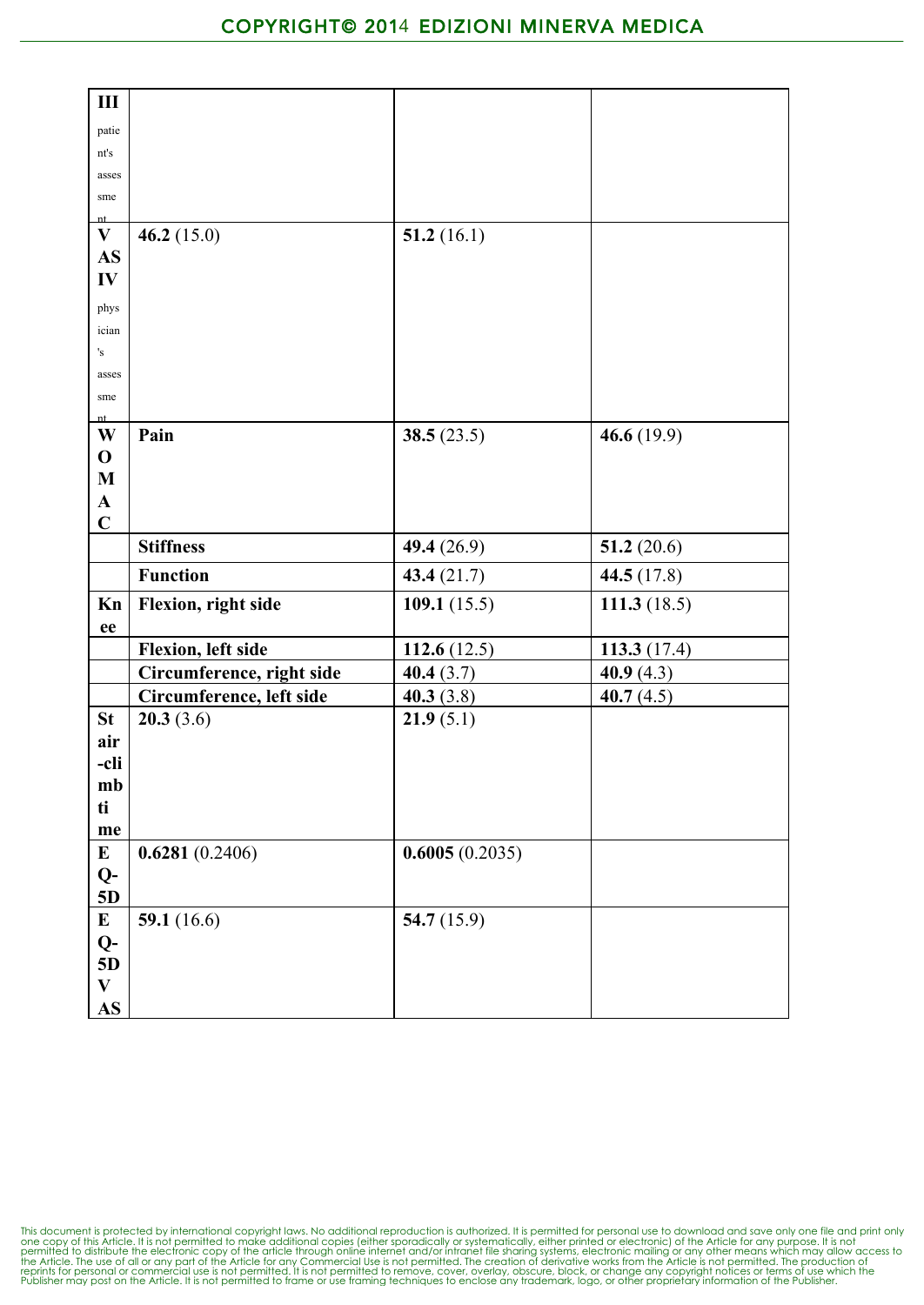Table III. Measured values, changes from baseline, and statistical data of groups at various time points of the study

|                         |                      | <b>Assessment 2 (3)</b> | Assessment             |                               |                           |                   |                |
|-------------------------|----------------------|-------------------------|------------------------|-------------------------------|---------------------------|-------------------|----------------|
|                         |                      | weeks later)            | 3 (15 weeks)<br>later) |                               |                           |                   |                |
|                         |                      | <b>Changes from</b>     | Group                  | <b>Changes</b>                | Group                     |                   |                |
|                         |                      | baseline                | comparison             | from baseline comparison      |                           |                   |                |
|                         |                      | <b>Thermal water</b>    | <b>Control</b>         | <b>Thermal</b>                | <b>Thermal water</b>      | Control           | <b>Thermal</b> |
|                         |                      |                         |                        | water                         |                           |                   | water          |
|                         |                      |                         |                        |                               |                           |                   |                |
|                         |                      | Mean                    | Mean                   | Control                       | Mean                      | Mean              | Control        |
|                         |                      | 95% CI                  | 95% CI                 |                               | 95% CI                    | 95% CI            |                |
|                         | $V - 21.1$           | $-3.7$                  | p<0.01                 | $-18.8$                       | $-2.8$                    | p<0.01            |                |
|                         | $A - 27.7$ to        | $-9.6$ to 2.2           |                        | $-26.0$ to $-11.5$            | $-10.5$ to $5.0$          |                   |                |
|                         | $S$ -14.6            |                         |                        |                               |                           |                   |                |
|                         |                      |                         |                        |                               |                           |                   |                |
| $\mathbf I$             | $\overline{V}$ -22.8 | $-6.8$                  |                        |                               |                           |                   |                |
|                         | $\bf{A}$ -27.1 to    | $-12.0$ to $-1.7$       | p<0.01                 | $-19.0$<br>$-25.6$ to $-12.4$ | $-2.4$<br>$-8.8$ to $4.0$ | p<0.01            |                |
|                         | $S$ -18.5            |                         |                        |                               |                           |                   |                |
|                         |                      |                         |                        |                               |                           |                   |                |
| $\mathbf I$             |                      |                         |                        |                               |                           |                   |                |
| Ī                       |                      |                         |                        |                               |                           |                   |                |
|                         | $V$ -21.7            | $-8.5$                  | p<0.01                 | $-19.9$                       | $-6.2$                    | p<0.01            |                |
|                         | $\bf{A}$ -27.1 to    | $-13.1$ to $-3.9$       |                        | $-27.1$ to $-12.8$            | $-11.0$ to $-1.3$         |                   |                |
|                         | $S$ .16.3            |                         |                        |                               |                           |                   |                |
| $\mathbf I$             |                      |                         |                        |                               |                           |                   |                |
| $\mathbf I$             |                      |                         |                        |                               |                           |                   |                |
|                         |                      |                         |                        |                               |                           |                   |                |
|                         | $V$ -15.1            | $-8.0$                  | p<0.01                 | $-16.5$                       | $-5.6$                    | p<0.01            |                |
|                         | $A - 18.6$ to        | $-11.7$ to $-4.3$       |                        | $-21.3$ to $-11.7$            | $-9.8$ to $-1.3$          |                   |                |
|                         | $S - 11.5$           |                         |                        |                               |                           |                   |                |
| $\mathbf I$             |                      |                         |                        |                               |                           |                   |                |
| $\overline{\mathbf{V}}$ |                      |                         |                        |                               |                           |                   |                |
| $\mathbf{W}$            | Pain                 | $-11.9$                 | $-5.5$                 | p<0.05                        | $-9.2$                    | $-6.8$            | N <sub>S</sub> |
| $\mathbf 0$             |                      | $-16.7$ to $-7.1$       | $-9.5$ to $-1.6$       |                               | $-15.2$ to $-3.2$         | $-10.4$ to $-3.1$ |                |
|                         |                      |                         |                        |                               |                           |                   |                |
| $M$ $A$ $C$             |                      |                         |                        |                               |                           |                   |                |
|                         | <b>Stiffness</b>     | $-18.2$                 | $-3.6$                 | p<0.01                        | $-14.0$                   | $-7.1$            | N <sub>S</sub> |
|                         |                      | $-24.7$ to $-11.7$      | $-7.8$ to 0.7          |                               | $-21.9$ to $-6.2$         | $-12.4$ to $-1.8$ |                |
|                         |                      |                         |                        |                               |                           |                   |                |
|                         | <b>Function</b>      | $-15.5$                 | $-2.7$                 | p<0.01                        | $-12.0$                   | $-3.9$            | p<0.05         |
|                         |                      | $-20.0$ to $-11.0$      | $-5.7$ to 0.3          |                               | $-18.6$ to $-5.4$         | $-7.9$ to 0.1     |                |
|                         | <b>K</b> Flexion     | 15.4                    | 6.1                    | p<0.01                        | 14.9                      | 5.9               | p<0.01         |
|                         | $n$ right            | 11.7 to 19.1            | 1.8 to 10.5            |                               | 11.9 to 17.9              | 2.4 to 9.5        |                |
|                         | side                 |                         |                        |                               |                           |                   |                |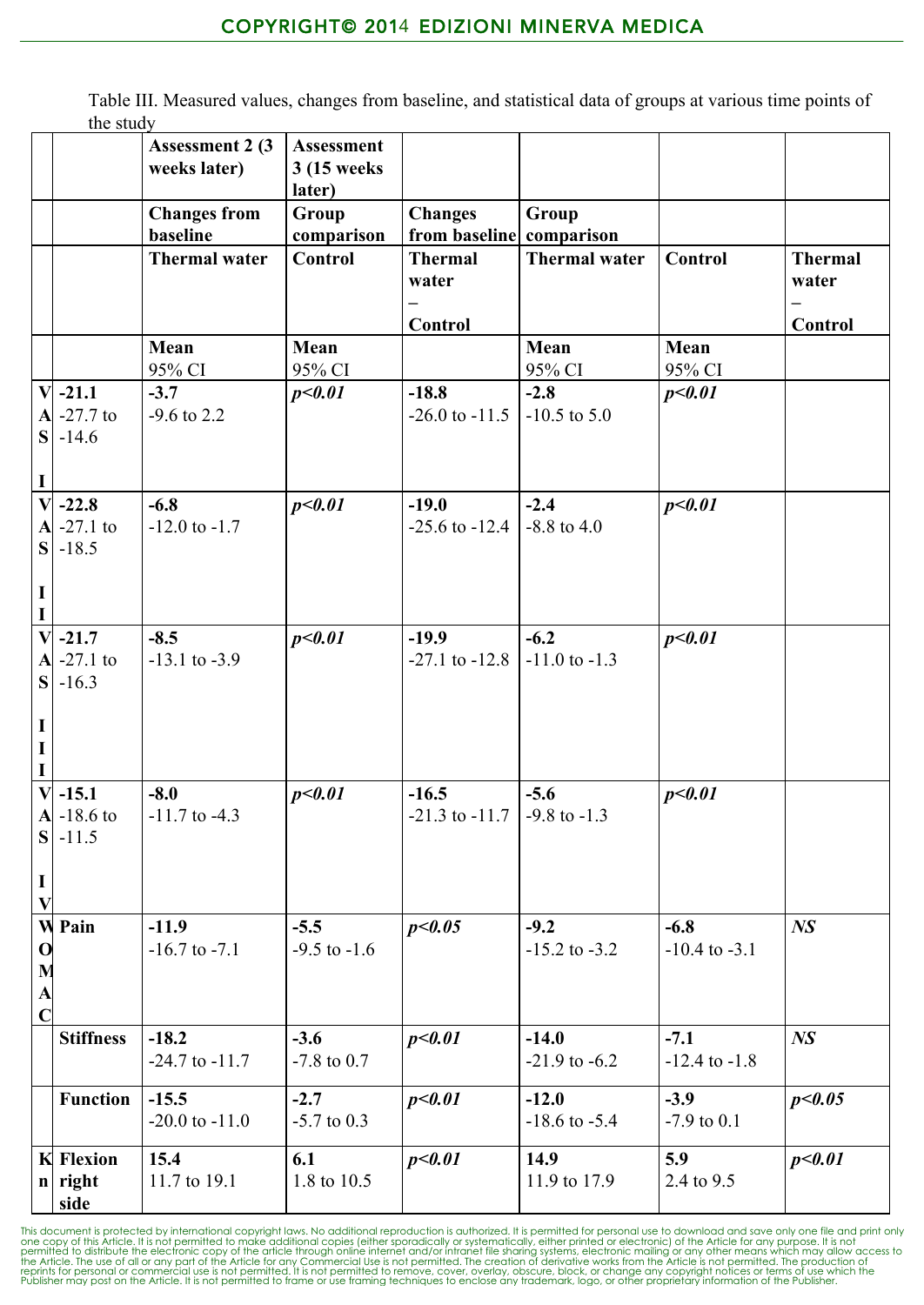| $\mathbf{e}$<br>$\mathbf{e}$                                                                                                                                                                                             |                                           |                               |                           |                                 |                                     |                           |                |
|--------------------------------------------------------------------------------------------------------------------------------------------------------------------------------------------------------------------------|-------------------------------------------|-------------------------------|---------------------------|---------------------------------|-------------------------------------|---------------------------|----------------|
|                                                                                                                                                                                                                          | <b>Flexion</b><br>left<br>side            | 11.9<br>4.7 to 19.2           | 3.3<br>$0.7$ to $6.0\,$   | p<0.05                          | 14.7<br>11.4 to 18.1                | 2.8<br>$-0.9$ to 6.6      | p<0.01         |
|                                                                                                                                                                                                                          | Circumfe $-0.3$<br>rence<br>right<br>side | $-0.7$ to $0.1$               | $-0.1$<br>$-0.3$ to $0.1$ | N <sub>S</sub>                  | $-0.4$<br>-0.8 to $0.0\,$           | $-0.2$<br>$-0.7$ to $0.4$ | N <sub>S</sub> |
|                                                                                                                                                                                                                          | Circumfe<br>rence<br>left<br>side         | $-0.4$<br>$-0.8$ to $-0.1$    | $-0.1$<br>$-0.4$ to $0.2$ | $N\!S$                          | $-0.6$<br>$-1.1$ to $-0.1$          | 0.2<br>$-0.4$ to $0.7$    | $N\!S$         |
| t<br>$\mathbf{a}$<br>$\mathbf{i}$<br>$\mathbf r$<br>$\overline{\phantom{a}}$<br>$\mathbf c$<br>$\mathbf{l}$<br>$\mathbf{i}$<br>$\mathbf{m}$<br>$\mathbf b$<br>$\mathbf t$<br>$\mathbf{i}$<br>$\mathbf{m}$<br>$\mathbf e$ | $S$ -3.2<br>$-4.3$ to<br>$-2.2$           | $-1.6$<br>$-3.0$ to $-0.3$    | N <sub>S</sub>            | $-1.5$<br>$-3.1$ to $0.1$       | $-1.4$<br>$-2.3$ to $-0.4$          | $N\!S$                    |                |
| ÷<br>$\overline{\mathbf{5}}$<br>$\mathbf{D}$                                                                                                                                                                             | $E$ 0.1606<br>$Q$ 0.0975 to<br>0.2237     | 0.0634<br>$0.0$ to $0.1268\,$ | p<0.05                    | 0.1062<br>$0.0328$ to<br>0.1797 | $-0.0263$<br>$-0.1073$ to<br>0.0547 | p<0.05                    |                |
| $\pm$<br>$\overline{\mathbf{5}}$<br>D<br>$\boldsymbol{\mathrm{V}}$<br>$rac{A}{S}$                                                                                                                                        | $E$ 6.1<br>$Q$ -1.5 to<br>13.6            | 2.5<br>$-2.5$ to $7.4$        | $N\!S$                    | 5.1<br>$-2.1$ to 12.3           | $-4.4$<br>$-10.7$ to 2.0            | $N\!S$                    |                |